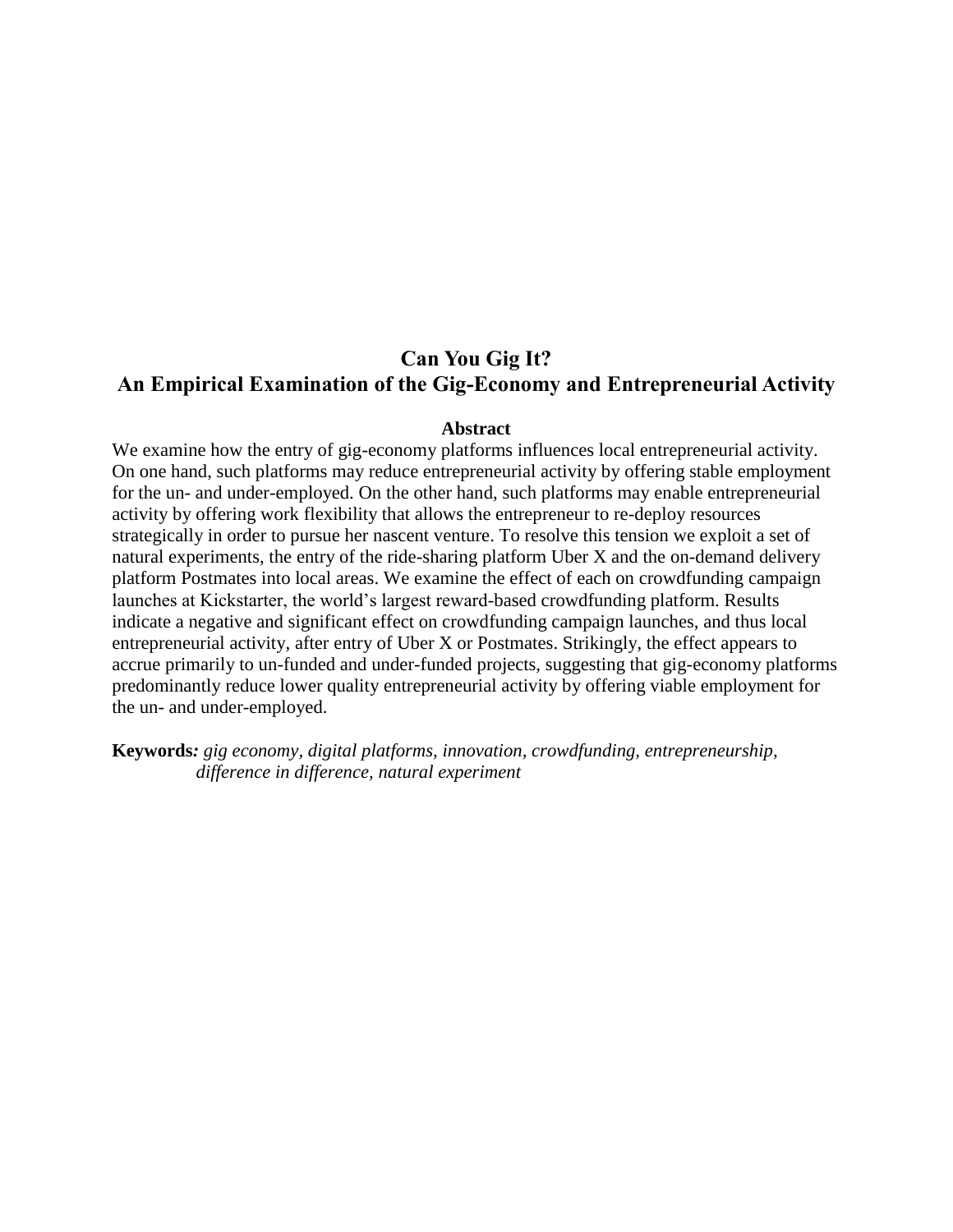#### **Introduction**

l

The introduction of new business models spawned by digital platforms has captured the attention of scholars and policy makers for decades (Bakos and Bailey 1997, Parker and Van Alstyne 2005). While classic examples, such as eBay and Amazon.com (Brynjolfsson et al. 2003, Chatterjee 2001, Dellarocas and Wood 2008, Forman et al. 2008), continue to generate billions in revenue annually, new models of platform-enabled, peer-to-peer businesses have recently come to the fore (e.g. AirBNB, LendingClub, Postmates, Uber, TaskRabbit). Collectively referred as the collaborative-, sharing-, or gig-economy; businesses of this type are anticipated to comprise a substantial portion of the economy in the coming years, with serious economic implications (Sundararajan 2014), including the disruption of long-standing industries (Morse 2015) and displacement of incumbents (Zervas et al. 2015). Indeed, these platforms are already estimated to comprise a roughly \$26 billion market (Malhotra and Van Alstyne 2014) and numerous studies have explored patterns of demand for services provided by gig-economy platforms (Edelman and Luca 2014, Greenwood and Wattal 2015, Zervas et al. 2015). In this work, we extend this literature by offering the first consideration of how the entry of these platforms influence local entrepreneurial activity<sup>1</sup>.

With industry disruption comes the expectation of eventual economic growth, innovation, and entrepreneurship (Gans et al. 2002, Ireland et al. 2003, McAfee and Brynjolfsson 2008). However, existing observations provide little evidence of changes in entrepreneurial activity deriving from the gig-economy. <sup>2</sup> Traditional economic measures of employment and

<sup>&</sup>lt;sup>1</sup> When referring to "entrepreneurial activity" we exclude employment on the gig-economy platform itself. For example, when examining the effect of Uber on local entrepreneurial activity, we treat employment as an Uber driver as out of scope. Recent class action law suits filed against the platforms (e.g[. http://uberlawsuit.com/,](http://uberlawsuit.com/) [http://www.uberlitigation.com/\)](http://www.uberlitigation.com/) support the view many drivers view themselves as employees of the firm rather than independent contractors. <sup>2</sup> <http://www.wsj.com/articles/proof-of-a-gig-economy-revolution-is-hard-to-find-1437932539>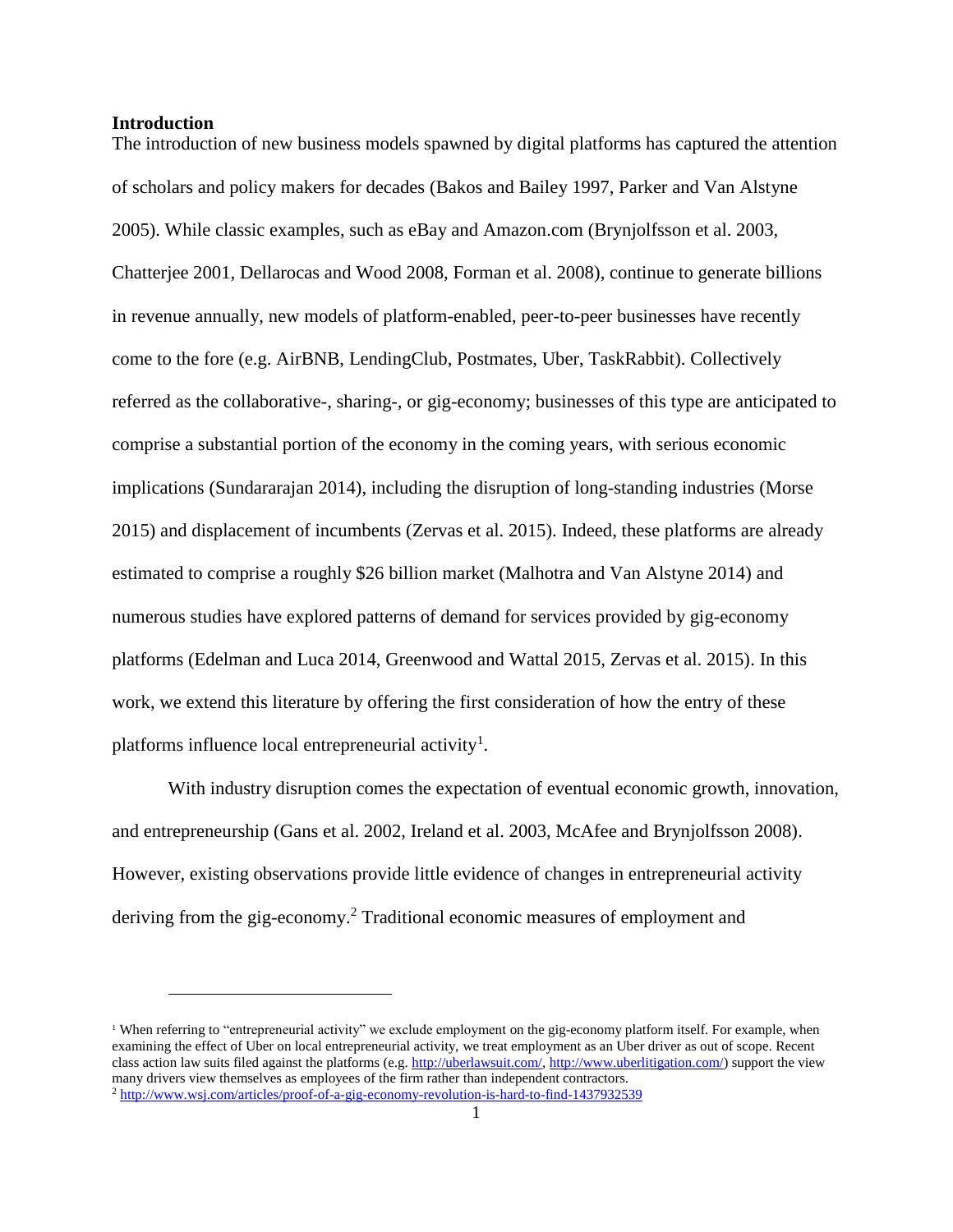productivity are often coarse and subject to lags, making it difficult to capture changes stemming from relatively recent developments (Sundararajan 2014). <sup>3</sup> Further, the *a priori* relationship between the gig-economy and entrepreneurial activity is unclear, with both the popular press and the scholarly community providing competing arguments. On the one hand, the introduction of flexible *ad hoc* employment may lead to greater entrepreneurial activity because it affords the nascent entrepreneur the ability to strategically optimize their time in order to garner the necessary resources to initiate a project or start a firm (Agrawal et al. 2015, Douglas and Shepherd 2000). Indeed, both scholarly work and the popular press have repeatedly noted that gig-economy businesses provide workers with an unprecedented degree of flexibility, allowing then to set their own schedules while earning stable pay (Hall and Krueger 2015).<sup>4,5</sup> On the other hand, many researchers have noted that un- and under-employment are significant drivers of entrepreneurial activity. This is because people who do not believe they have other, acceptable, employment options may choose to engage in entrepreneurial activity because they have low opportunity costs (Acs and Armington 2006, Armington and Acs 2002, Fairlie 2002, Storey 1991). If this is the case, the arrival of gig-economy platforms may slow entrepreneurial activity by providing alternate employment opportunities for these lower quality entrepreneurs (Block and Koellinger 2009).

These two logics offer competing predictions for the effect gig-economy platform entry will have on rates of local entrepreneurial activity, a tension we aim to resolve. More formally, we ask the following question: *What is the effect of gig-economy platform introduction on the rate and characteristics of entrepreneurial activity in a given locale?* To resolve this tension, we

 $\overline{\phantom{a}}$ 

<sup>3</sup> <http://www.citylab.com/work/2013/10/rise-invisible-work/7412/>

<sup>&</sup>lt;sup>4</sup> <http://www.nationaljournal.com/next-economy/big-questions/how-airbnb-uber-are-changing-nature-work>

<sup>5</sup> <http://venturebeat.com/2014/08/17/inside-the-sharing-economy-workers-find-flexibility-and-19-hour-days/>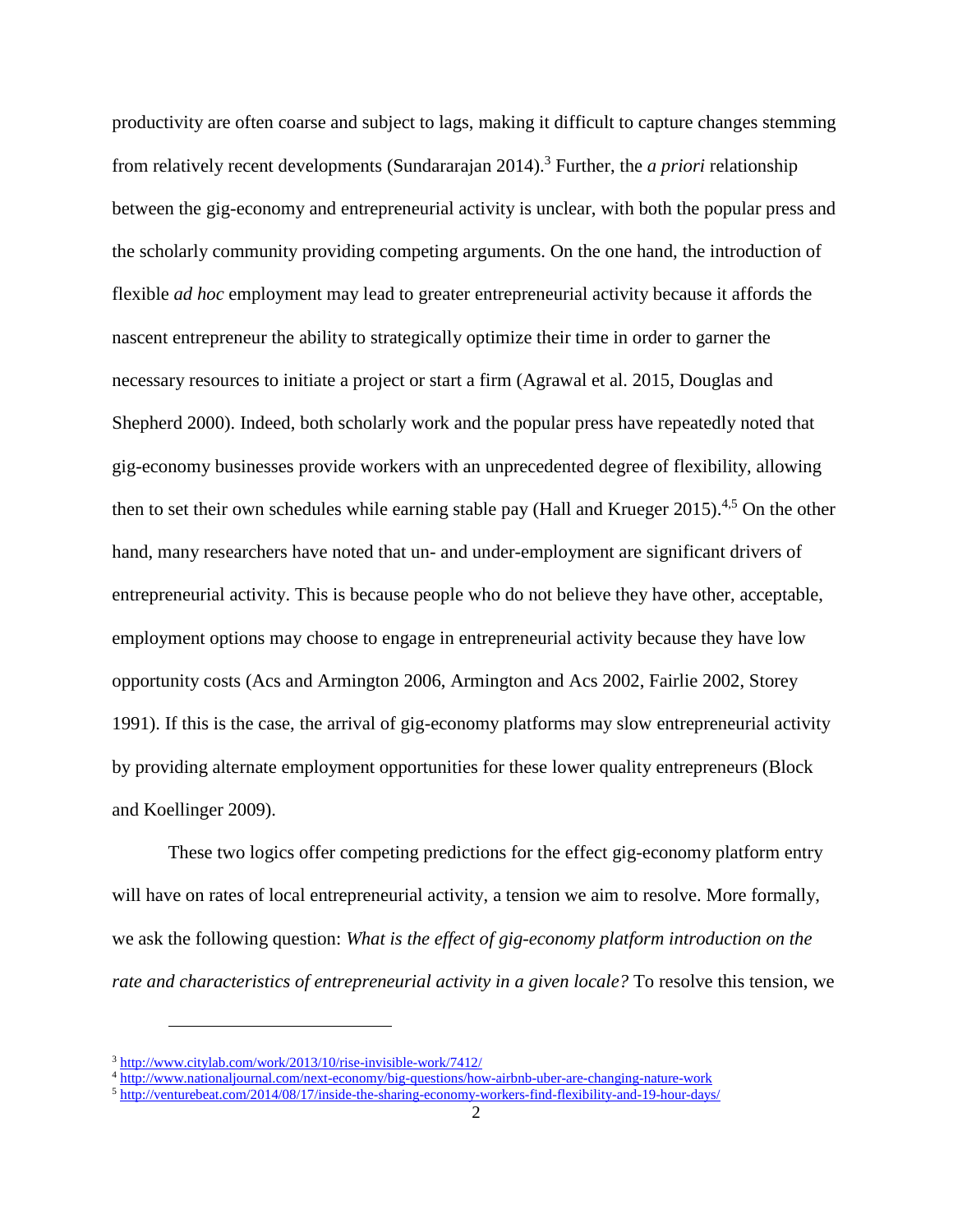exploit a set of natural experiments: the entry of the ride-sharing service Uber and the entry of the on-demand delivery service Postmates into local markets. We examine the relationship between the entry of these services and the volume of local crowdfunding campaigns launched on Kickstarter, the world's largest crowdfunding platform (Burtch et al. 2013, 2015, Rhue 2015), over a 21-month period between 2013 and 2015. This econometric strategy offers us two notable benefits. First, because the rollout of Uber and Postmates is staggered both temporally and geographically, i.e. the services enter different locations at different times, we are able to exploit a difference in difference design that mitigates many of the endogeneity concerns which are present when studying entrepreneurial entry. Second, by focusing on Kickstarter campaign launches we are able to capture an early stage of entrepreneurial activity that should respond more quickly to the introduction of gig-economy platforms, as compared to more traditional measures like firm founding and patenting (Bessen and Hunt 2007, Sundararajan 2014).

Findings indicate that the entry of each service, viz. Uber and Postmates, into a geographic region results in a significant decrease in the volume of campaign launches on Kickstarter, and thus a decline in entrepreneurial activity. The effect is driven primarily by a reduction in unsuccessful campaigns, suggesting that some individuals may choose to work in the gig-economy rather than trying to pursue entrepreneurial projects of relatively low quality. The identified effects are also pronounced. For example, results indicate that Uber X's entry into a location resulted, on average, in a 14% decline in the volume of campaigns launched on Kickstarter one year later. Economically, this translates to a decrease of more than \$7.5 million in fundraising requests across the United States over the 21-month period of our study<sup>6</sup>.

 $\overline{\phantom{a}}$ 

<sup>6</sup> This calculation is based on an observed median campaign request amount of \$5,200, 1,440 EA-quarter observations in which *Uber X* was active, and a conservative estimate of *Uber X*'s average marginal effect (-0.010) on the logged count of campaign launches. This calculation was performed as follows:  $\exp(0.010)$  campaigns per period \* 1440 periods \* \$5,200 = \$7,563,255.65.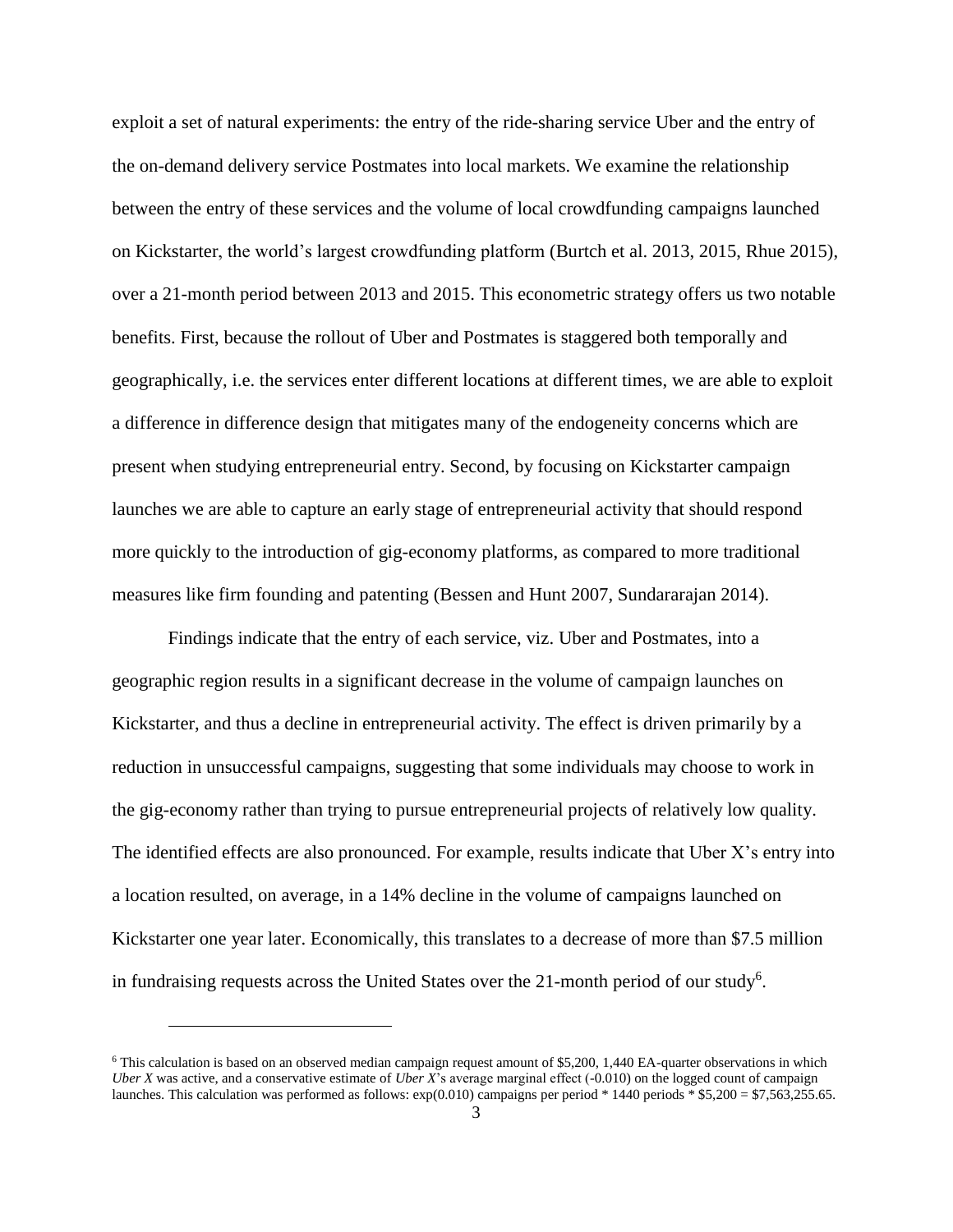Three notable contributions stem from this work. First, our results speak to an important debate about how gig-economy platforms influence local entrepreneurial activity. There are compelling theoretical reasons to believe that gig-economy platforms might either increase or decrease activity, and our findings suggest a decline in local Kickstarter projects (particularly lower quality projects) following the introduction of Uber X and Postmates. We thus provide initial evidence that gig-economy jobs may, on average, substitute for lower quality entrepreneurial activity rather than act as a complement to higher quality entrepreneurial activity.

Second, we consider a novel measure of entrepreneurial activity: the rate and volume of crowdfunding campaign launches. Unlike traditional measures of entrepreneurship and innovation (e.g., patenting), crowdfunding and crowdsourced activity provides a more transparent, short-term bellwether of the rate and scale of entrepreneurship in a given geography. Indeed, recent work has already begun to recognize the importance of harnessing the crowd when discussing innovation (Bockstedt et al. 2015). Moreover, our work also has implications for the sustainability of crowdfunding platforms. Because the primary effect of gig-economy platform entry is to reduce the volume of low-quality campaigns, the advent of the gig-economy is particularly important for platforms like Kickstarter, where sustainability and growth is tied to the crowd's efficient and successful identification of high quality projects. Campaigns on crowdfunding platforms must compete for attention and capital, and thus the presence of low quality campaigns is likely to increase search costs for potential campaign backers or redirect funds that might have been better spent elsewhere. By facilitating a reduction in lower quality projects, the gig-economy can enable campaign backers to focus their attention on the high quality, high potential campaigns, resulting in more efficient capital allocation (Shane 2009).

Third, there are clear implications for policy. Our results suggest that gig-economy jobs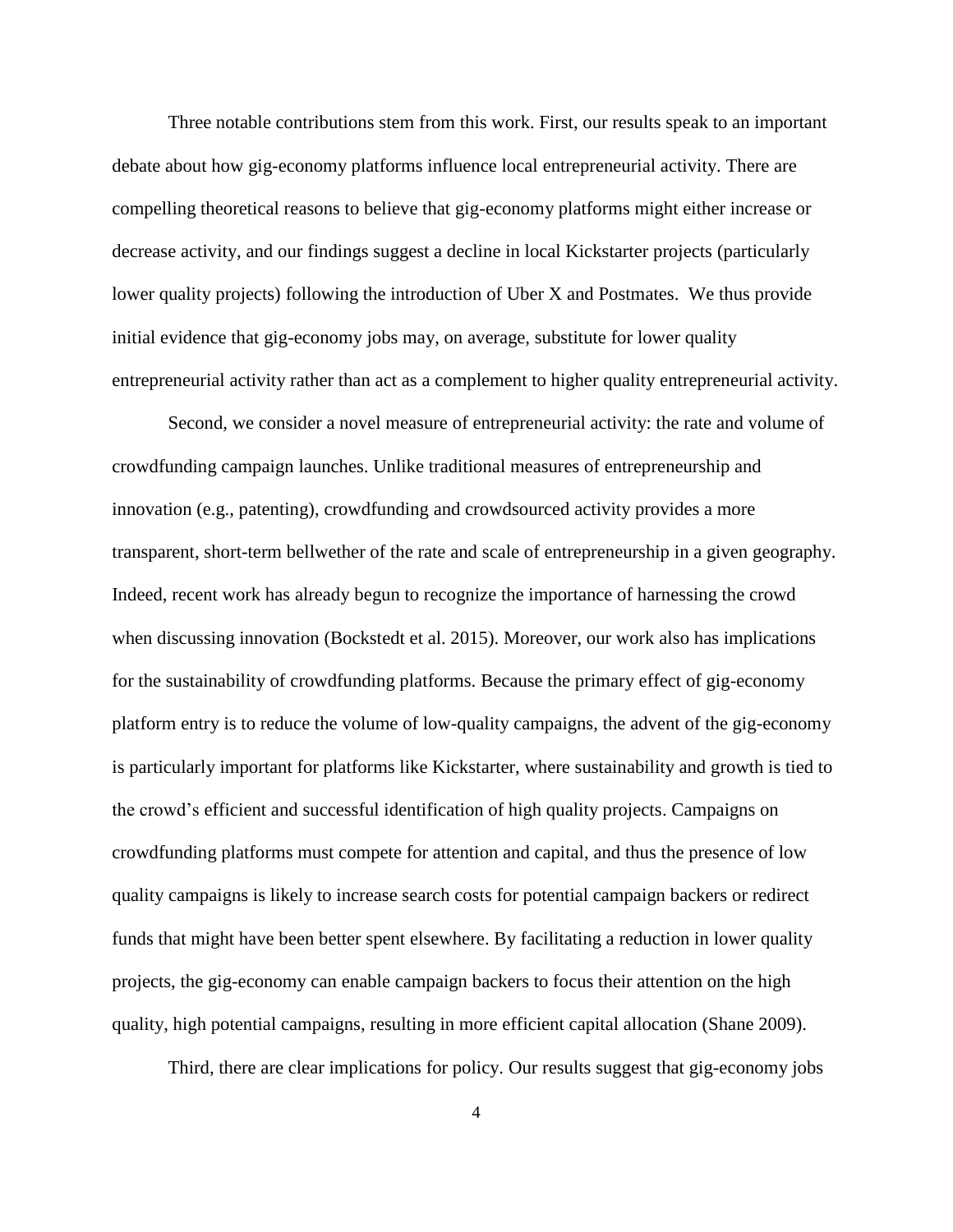may be particularly attractive to un- and under-employed individuals, who might otherwise have pursued low quality entrepreneurial projects. While the introduction of these disruptive platforms may speed the demise of incumbents (Seamans and Zhu 2013), possibly eliminating some jobs in the process, our results suggest that individuals with weak attachments to the labor market may in fact benefit from this creative destruction. This detail may be important for policy makers to consider as they tackle the regulation and legality of these platforms.

Finally, our work contributes to the burgeoning literature examining societal level impacts of information systems and digital platforms (Bapna et al. 2012, Chan and Ghose 2014, Chan et al. 2015, Parker et al. 2016, Rhue 2015, Seamans and Zhu 2013). Inasmuch as the increased digitization of daily life has brought with it both negative (Chan and Ghose 2014, Chan et al. 2015) and positive (Burtch et al. 2013, Greenwood and Wattal 2015) externalities, it is incumbent upon researchers to continue breaking open this black box both by considering both the overall effects of platform entry, as well the differential effects wrought the Internet (Edelman and Luca 2014, Greenwood and Agarwal 2015, Rhue 2015). Our work highlights one potentially positive effect: gig-economy platforms may provide job opportunities for individuals who otherwise would engage in lower quality entrepreneurial activity.

#### **Related Work**

Academic research on the gig-economy has proceeded along a number of fronts, ranging from platform design and user response (Fradkin 2013, Fradkin et al. 2014), to the effect on labor movements (Friedman 2014, Milkman and Ott 2014), to broader economic and societal effects (Edelman and Luca 2014, Greenwood and Wattal 2015, Zervas et al. 2015). The latter effects, in particular, have received considerable attention. Zervas et al. (2015), for example, examine the impact of AirBNB's entry on the Texas hotel industry, finding strong evidence of cannibalization, particularly amongst lower-tier hotels. Greenwood and Wattal (2015) study the

5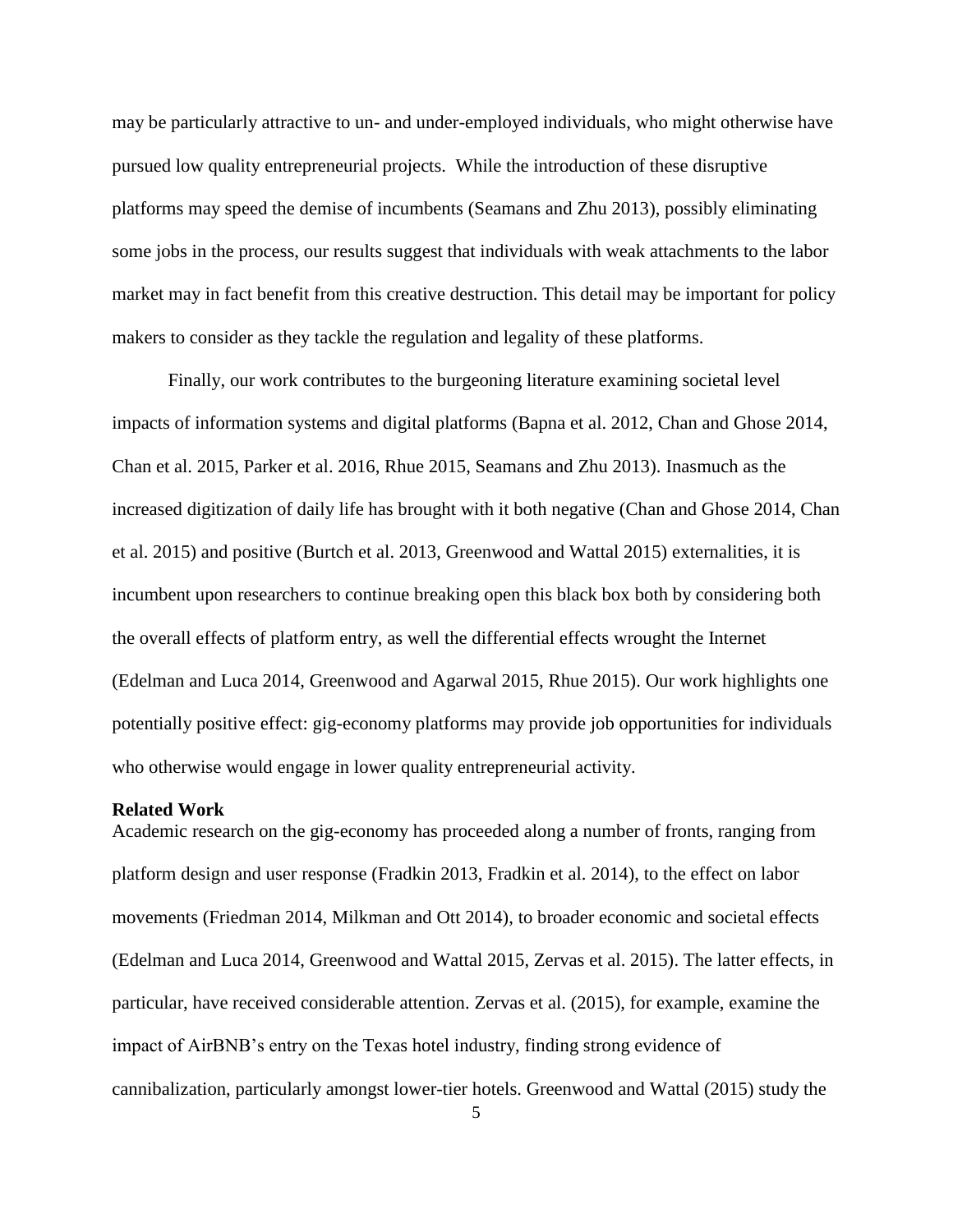effect of Uber entry on DUI fatalities and arrive at a similar conclusion when they observe that gig-economy services are most likely to affect price-sensitive consumers.

However, a relative dearth of work has considered the supply side of these markets, in particular, who the suppliers of these services are likely to be. Given that a rigorous examination of supply is necessary to comprehend how these markets function, it is critical that scholars begin to explore these questions and understand the long term implications of the answers that may arise. It should be noted that three marked exceptions to the predominant focus on the demand side of this equation exist: Edelman and Luca (2014), who examine how racial bias affects AirBNB hosts, Rhue (2015), who examines the effect of racial bias on fundraising success, and Morse (2015), who provides a conceptual review of the impacts that P2P lending markets are having on consumer lending.

In this work, we consider how the entry of gig-economy platforms might influence entrepreneurial activity. Although research, thus far, has focused on the economic benefits that the gig-economy may produce, in terms of flexible employment and micro-entrepreneurship (Sundararajan 2014), the predominant motive for service-provider participation in these markets remains an open empirical question. Examining how gig-economy platforms influence entrepreneurial activity in local areas allows us to speak to whether the individuals who provide their labor to these platforms might otherwise be engaged in other forms of entrepreneurial activity.

# *Slack Resources and Entrepreneurship*

Why might the entrance of gig-economy platforms increase the amount of local entrepreneurial activity? Extant literature offers two arguments. First, scholars have argued that entrepreneurship depends on the availability of slack resources, i.e. resources which can be directly re-assigned to entrepreneurial endeavors (Agrawal et al. 2015, Richtnér et al. 2014). Because gig-economy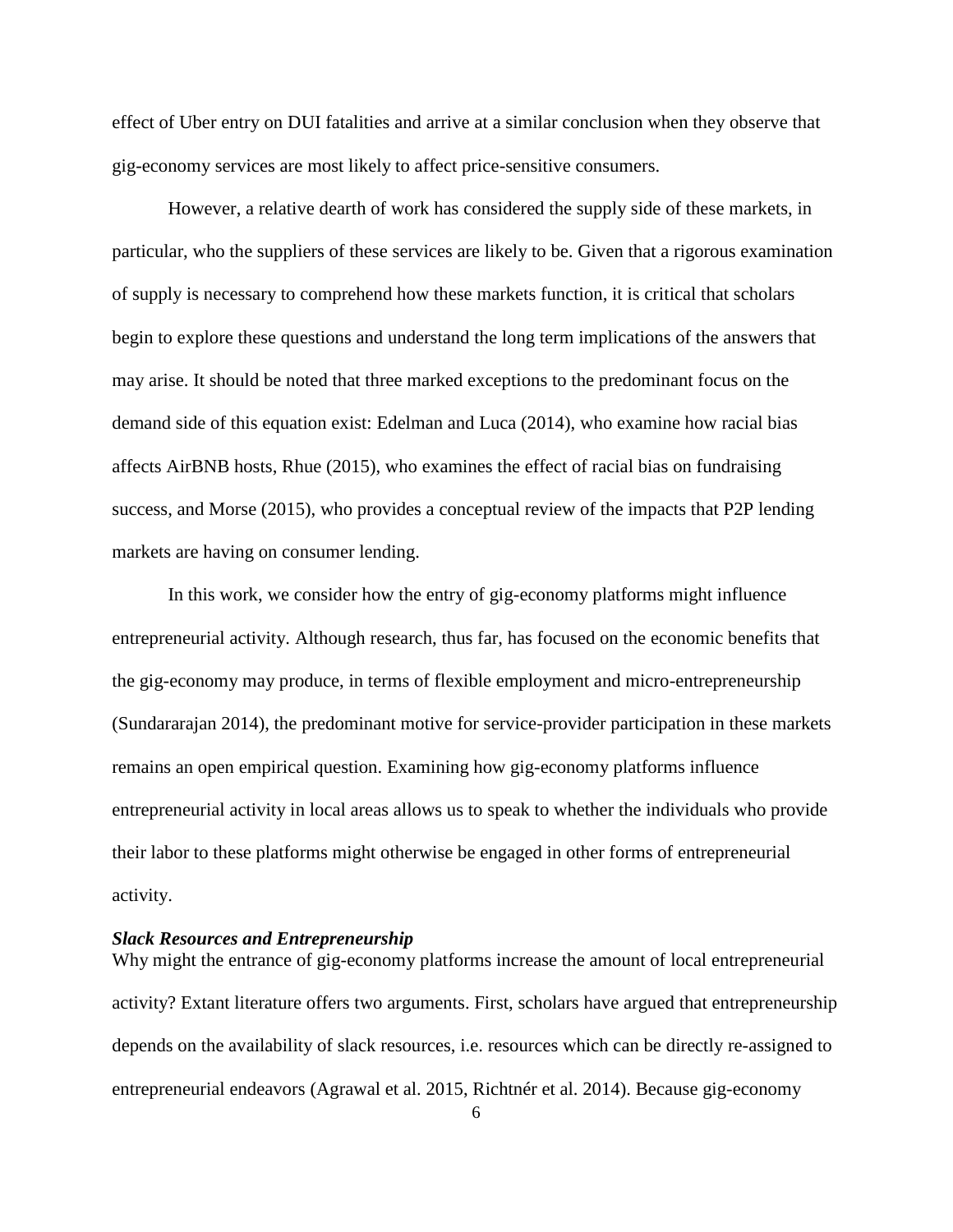platforms have been argued to offer service providers a combination of scheduling flexibility and stable income, their entry may enable would-be entrepreneurs to strategically re-allocate constrained sets of resources in order to push a nascent idea forward (Agrawal et al. 2015). Second, and related to the first point, the nascent entrepreneur, unburdened by earlier resource constraints, may be encouraged to explore or exploit new opportunities as they emerge (George 2005, Shah and Tripsas 2007, Voss et al. 2008). In principle, gig-economy employment may enable experimental sampling of potential opportunities because sufficient resources are available to afford it (Greve 2007, Kerr et al. 2014, Shah and Tripsas 2007).

Significant evidence of both behaviors can be found in the empirical literature and the popular press. Agrawal et al. (2015), for example, find that when prestigious universities release their students for breaks, i.e. winter or summer vacations, there is a dramatic uptick in the amount of localized entrepreneurial activity around those universities; a notion that is corroborated by Facebook and Microsoft both being founded when Harvard was in winter session (Graham 2012). Similarly, Voss et al. (2008) find, in the context of professional theatre companies, that slack resources tend to be redeployed to explore nascent opportunities. On the practitioner side, significant anecdotal evidence underscores the wild success of Google and 3M's "free time policies," which have led to company innovations ranging from the Post-It<sup>7</sup> to Google's secret research lab, Google  $X^8$ .

In the context of the gig-economy, this logic is compelling and would suggest that the inherent flexibility of contract based employment would allow the nascent entrepreneur to optimize her time in such a way that she could strategically redeploy time and other assets to a

 $\overline{\phantom{a}}$ 

<sup>7</sup> <http://www.historyextra.com/article/feature/velcro-viagra-10-products-were-invented-accident>

<sup>8</sup> [http://www.bloomberg.com/bw/articles/2013-05-22/inside-googles-secret-lab;](http://www.bloomberg.com/bw/articles/2013-05-22/inside-googles-secret-lab) note that Google has significantly restricted this policy in recent years.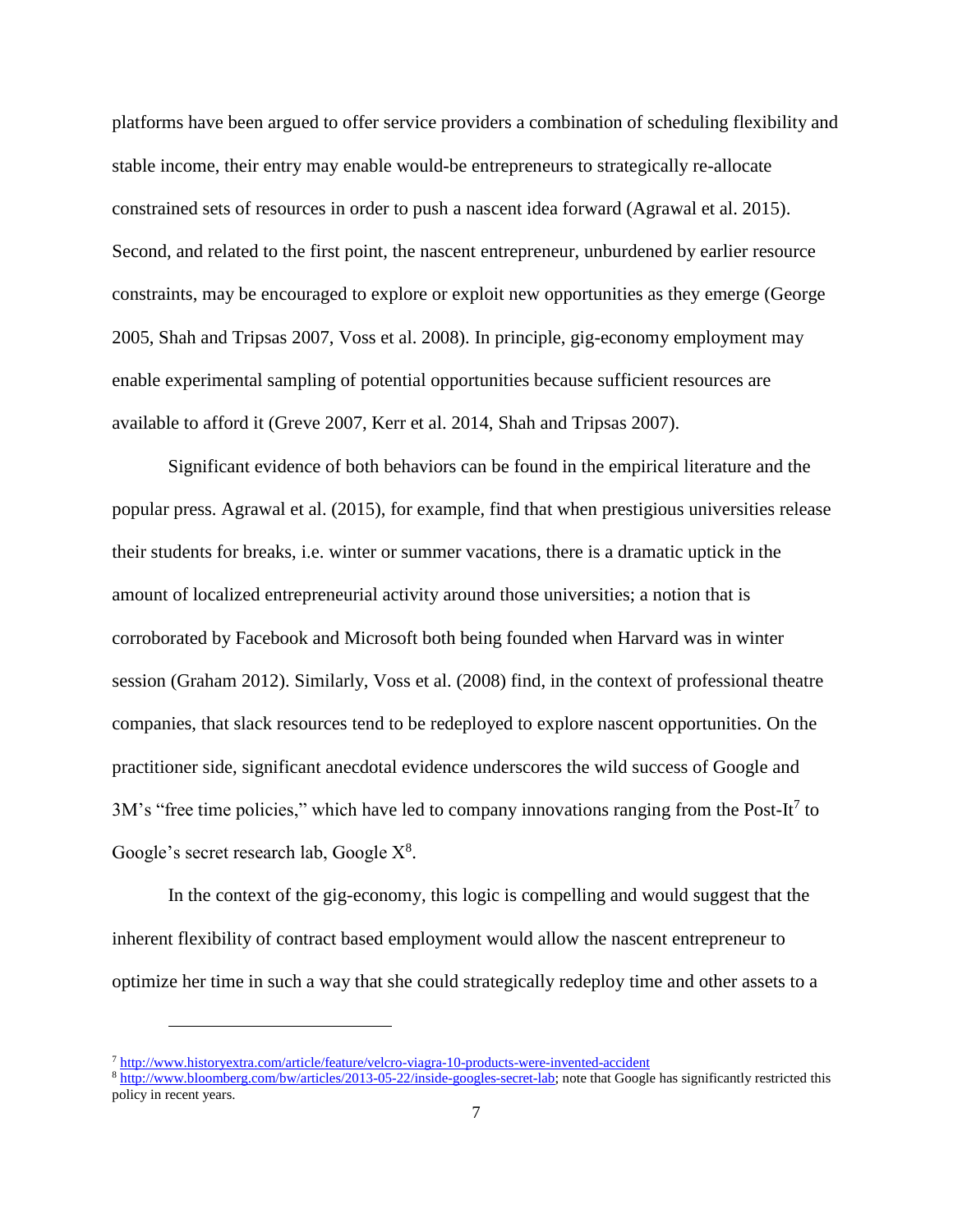budding venture (Douglas and Shepherd 2000). Put another way, because gig-economy firms like Uber or Postmates allow the entrepreneur to set her own hours (Hall and Krueger 2015), they offer a significant advantage over traditional employers who enforce less flexible schedules (Swarns 2014). If this is the case, the entrepreneur may be able to exploit this flexibility for her own gain, and devote resources to entrepreneurial activity without losing financial security.

#### *Opportunity Costs and Entrepreneurship*

Although the literature on slack resources would suggest that the entrance of gig-economy platforms might facilitate entrepreneurial growth, other work provides the opposite prediction. While many would-be entrepreneurs might depart traditional employment to pursue higher wages (Braguinsky et al. 2012) or increased flexibility (DeMartino and Barbato 2003, Sørensen 2007), extant research also suggests that individuals may pursue entrepreneurship as a means of resolving un-employment or under-employment (Block and Koellinger 2009, Fairlie 2002, Storey 1991) when they cannot find work or are overqualified for their current position based on education or experience (Åstebro et al. 2011). It is this second class of entrepreneur who may opt *not* to pursue an entrepreneurial opportunity when presented with the employment the gigeconomy offers.

Why might someone who is un- or under-employed no longer pursue entrepreneurship after the entry of a gig-economy platform? Received research has argued that un- and underemployed individuals pursue entrepreneurial activity because they have significantly lower opportunity costs than someone who is fully employed (Block and Koellinger 2009, Fairlie 2002, Storey 1991). As a result, they may pursue entrepreneurial activity because they have excess time (due to under-employment) or because the entrepreneurial activity has a higher expected value than their wage employment opportunities (Acs and Armington 2006, Armington and Acs 2002). The entrance of employment opportunities via gig-economy may change the internal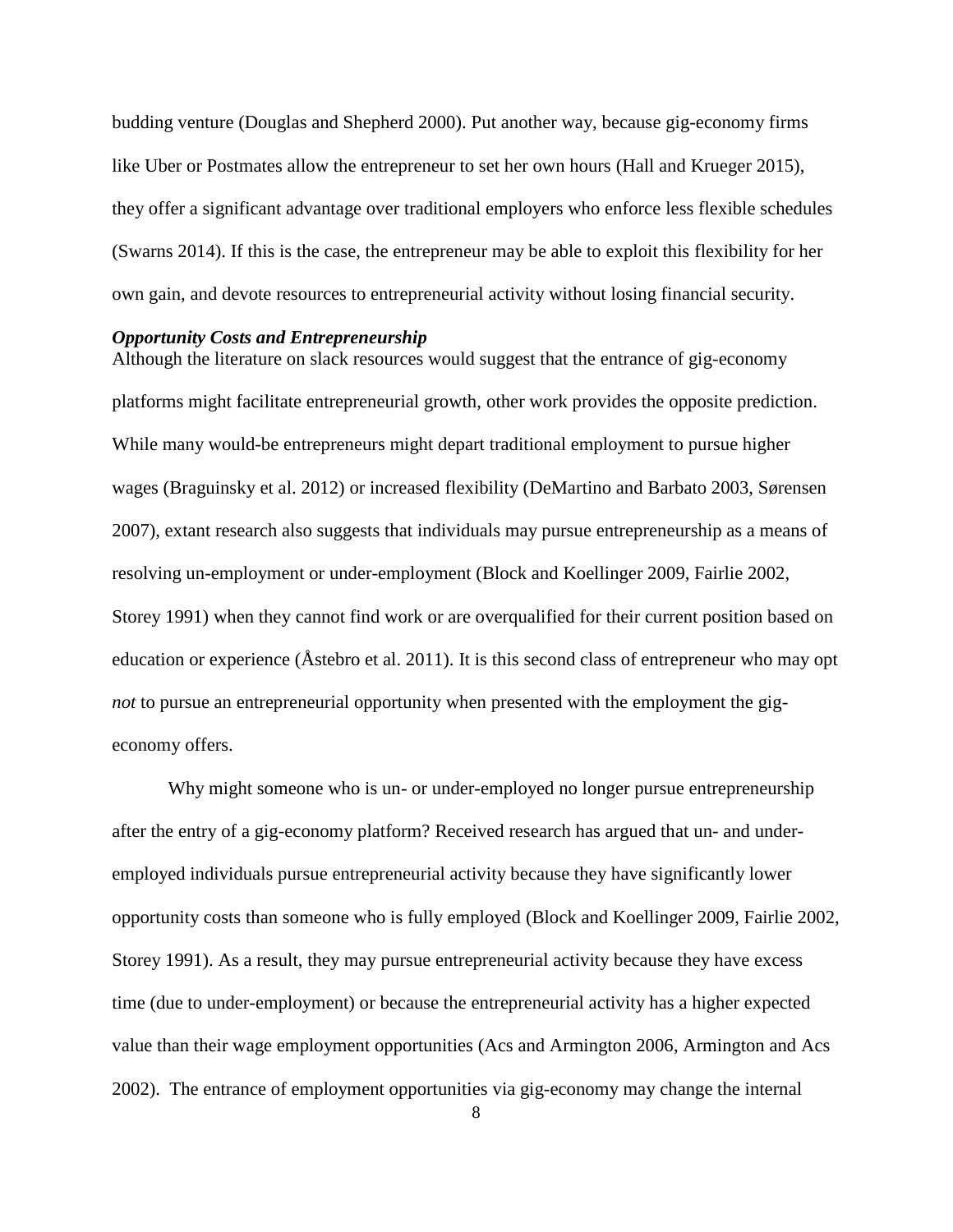calculus for these would-be entrepreneurs. Because the gig-economy appears to offer significant employment opportunities (for example, according to Hall & Kreuger (2015), Uber employed about 150,000 US-based drivers at the start of 2015; and according to the GAO, about 7.9% of US workers worked in contingent employment as of  $2010^{\circ}$ , it is plausible that entrepreneurial activity may fall as a result of the gig-economy, as entrepreneurs who are un- or under-employed select into this new, viable alternative. Put another way, if individuals with lower opportunity costs pursue employment in the gig-economy, rather than pursuing entrepreneurial activity, then it is plausible that local entrepreneurial activity may *fall* as the gig-economy grows.

The presence of compelling theoretical arguments on both sides of this debate creates a natural tension in the literature. On the one hand, entrepreneurial activity may rise because individuals can use the slack resources that are freed up via employment in the gig-economy to pursue new projects. On the other, if the gig-economy predominantly provides economic opportunities to the un- or under-employed, entrepreneurial activity may decline as those individuals redeploy their efforts away from entrepreneurial activity, towards gig-economy employment. Therefore, in the absence of a compelling *a priori* expectation, we look to empirical analyses to determine the predominant effect.

#### **Methods**

l

# *Data & Descriptive Statistics*

We draw on data from multiple sources to execute our estimations. The first, the volume of crowdfunding campaigns launched on Kickstarter over time, are collected via Kickstarter's API<sup>10</sup> through daily queries of active projects from September of 2013 through March of 2015. By recursively paging through the active campaign list, we capture every campaign that was live at

<sup>9</sup> http://www.gao.gov/products/GAO-15-168R

<sup>10</sup> Kickscraper: http://syntaxi.net/2013/03/24/let-s-explore-kickstarter-s-api/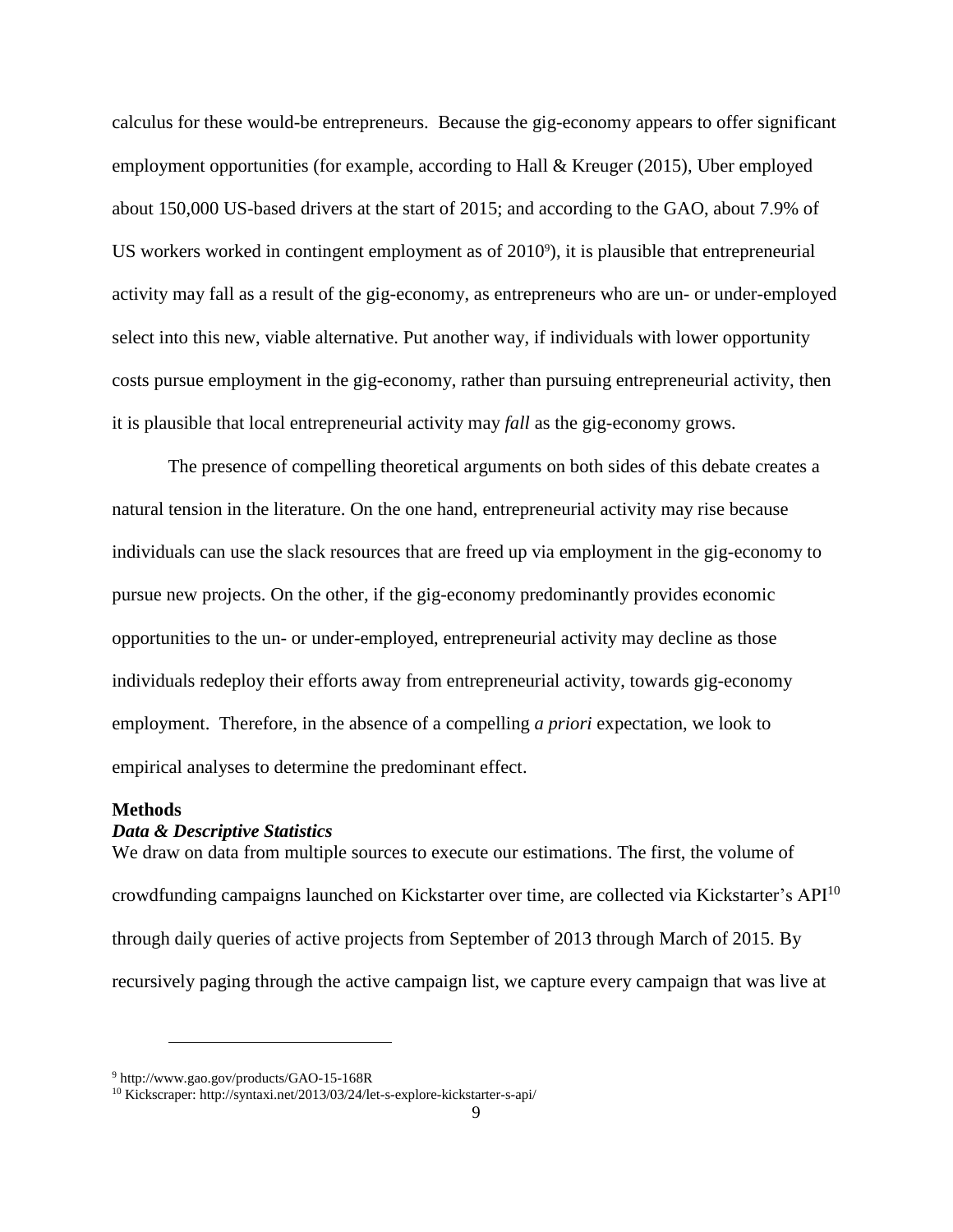any given point in time. In turn, we identify the amount of money sought and ultimately raised by each campaign. As our analyses focus on the staggered entry of two gig-economy platforms within the United States, Uber X and Postmates, we further collect data on the entry pattern of these platforms. Uber, founded in 2009, is a mobile smartphone application that allows consumers to submit a trip request, which is then routed to Uber drivers who use their own cars to fulfill the request. Uber X is Uber's low-cost option. Postmates, founded in 2011, defines itself as an "urban logistics and on-demand delivery platform," which connects customers with  $\alpha$ local couriers<sup>11</sup>. Couriers purchase and deliver goods to customers, on demand, from any retail location (restaurant or store) in a city. Data on Uber entry and Postmates entry are retrieved directly from the Uber  $B\log^{12}$  and from the Postmates website<sup>13</sup>, respectively. Finally, we incorporate dynamic socioeconomic data from the Area Resource File $^{14}$ .

#### *Econometric Specification*

The primary econometric specification we employ is a multi-site entry difference-in-difference (DD) relative time model (Angrist and Pischke 2008). Intuitively, this model allows us to conduct a quasi-experiment using secondary data because the treatments, i.e. the entry of *Uber* and *Postmates*, are applied in different locations at different times, in a plausibly exogenous manner. The longitudinal nature of the data allows us to examine the existence of pre-treatment trends in Kickstarter campaign activity. This data structure further enables us to include location and time fixed effects, which effectively control for static heterogeneity across locations, as well as any unobserved temporal trends or shocks (e.g., seasonality).

Our unit of analysis is the Economic Area (EA) – month. The Bureau of Economic

l

<sup>11</sup> https://postmates.com/about

<sup>12</sup> https://blog.uber.com/

<sup>13</sup> https://postmates.com/

<sup>14</sup> http://ahrf.hrsa.gov/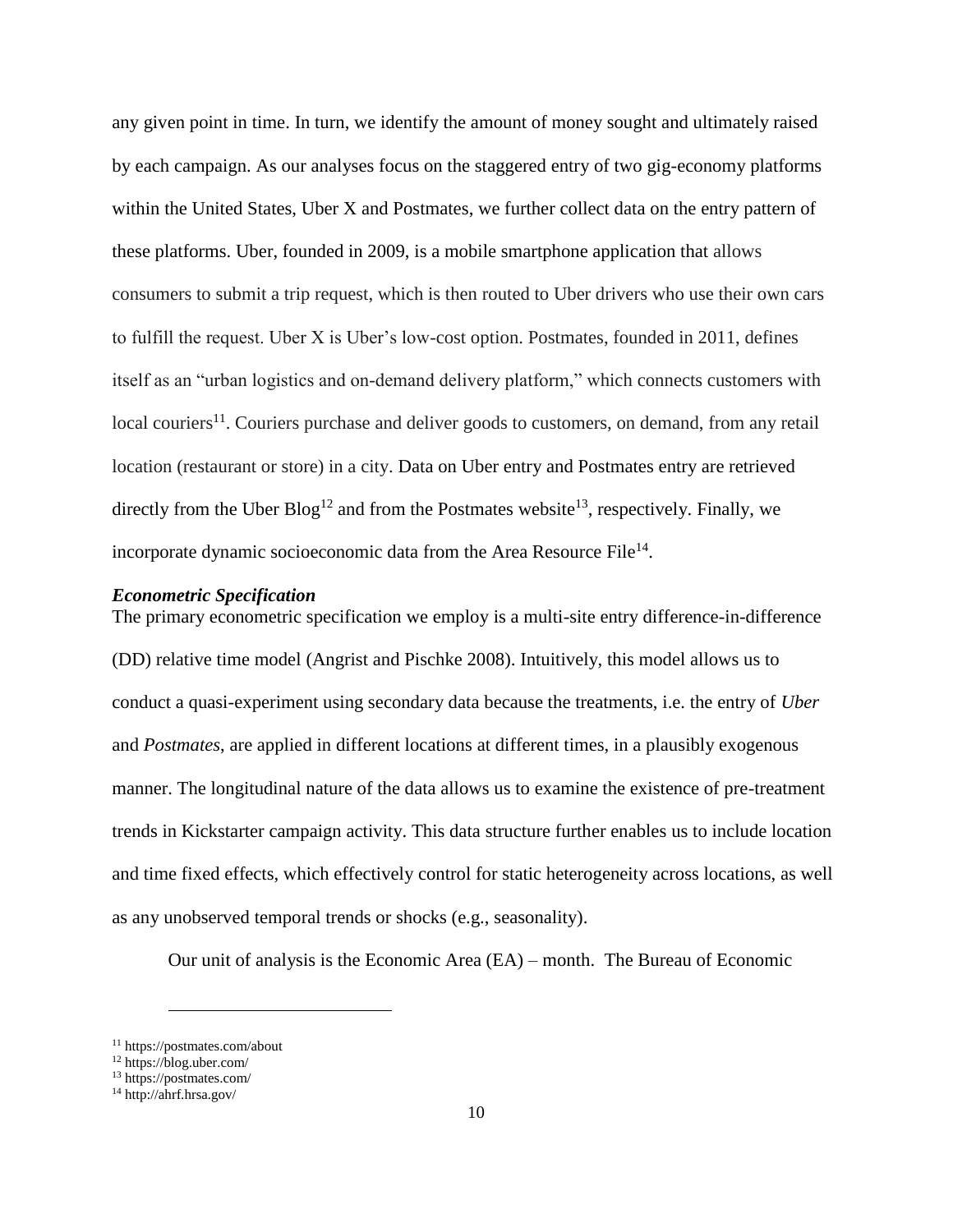analysis divides the United States into 172 unique economic areas based on shared economic activity (in particular, commuting patterns).<sup>15</sup> Our main dependent variable is the number of Kickstarter campaigns launched in EA *i,* during month *t.* In our initial analyses, the primary independent variable of interest is the dichotomous treatment variable, *Uber X*, which indicates that the ride-sharing service *Uber X* has entered EA *i* at time *t*. Consistent with prior work examining the effect of *Uber*'s entry on a locale (Greenwood and Wattal 2015), we focus on *Uber X*, as opposed to the premium service *Uber Black*, due to the significantly lower startup costs and larger network of drivers<sup>16</sup>. *Uber Black* requires a driver to use a "black car" or limousine, while an *Uber X* driver can utilize a broader range of lower cost, personal vehicles. Our second treatment, *Postmates,* also a dichotomous indicator, captures whether *Postmates* has entered EA *i* at time *t.* Both of these variables are coded as one during the first full month of implementation. A full list of *Uber* and *Postmates* entries by location is available in Table 1. Finally, to complete the difference in difference specification, we include vectors of EA and time fixed effects. In total, our sample includes data on 75,115 campaigns, launched across 172 EAs, over 21 months. Table 2 provides the descriptive statistics for our sample.

We employ a relative time model, as opposed to a traditional DD estimation, because it enables us to evaluate the parallel trends assumption. As discussed by Angrist and Pischke (2008), the chief assumption of the DD estimation is that there is no pre-treatment heterogeneity in the trends between treated and untreated groups. If trends in the dependent variable are heterogeneous over time, this presents a problem, because it implies that the untreated group cannot serve as a valid control, i.e. reflection of what would have happened in the absence of

l

<sup>15</sup> http://www.rita.dot.gov/bts/sites/rita.dot.gov.bts/files/publications/federal\_register/1995/html/bts\_19950310.html

<sup>&</sup>lt;sup>16</sup> Replication of our estimations using Uber Black yields no significant correlation.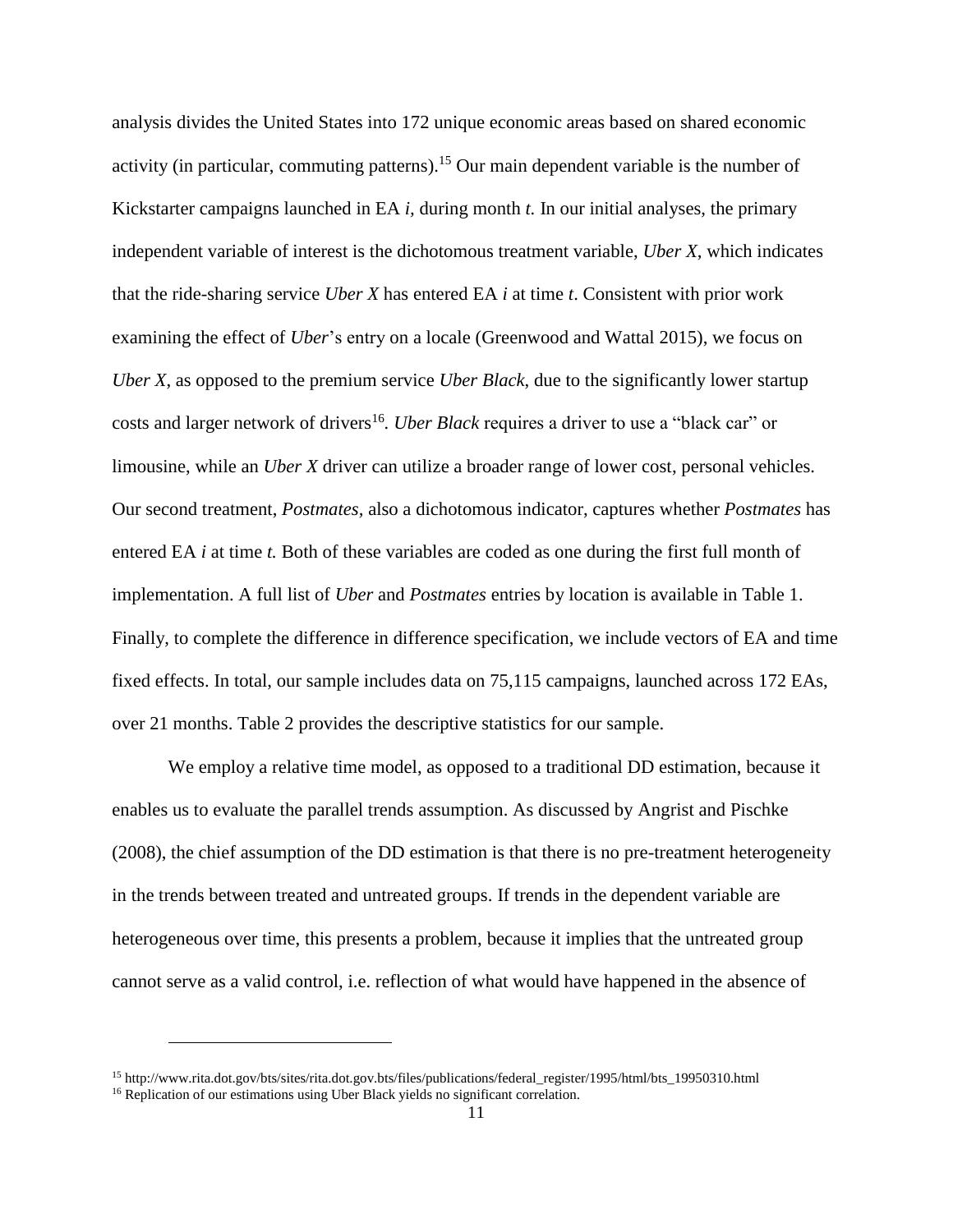treatment. Extensively used in extant literature (Autor 2003, Bapna et al. 2015, Chan and Ghose 2014, Greenwood and Wattal 2015), this estimation incorporates a second set of time dummies that indicate the chronological distance between an observation period, *t,* and the timing of treatment in EA *i.* Thus, this approach not only allows us to ensure that there is no pretreatment heterogeneity between the treated and untreated EAs, it also lets us determine how long it takes for significant effects to manifest following treatment. Our final model specification is expressed in Equation (1):

(1) 
$$
y_{it} = \alpha_i + \tau_t + \sum_j \beta_j (u_i * \varphi) + \epsilon_{it}
$$

In this specification,  $y_{it}$  takes two forms. In the first set of estimations, it is the raw number of campaigns launched in EA  $i$  at time  $t$ . In the second set, it is the  $\ln (+1)$  of the number of campaigns launched in EA  $i$  at time  $t$ .  $\alpha_i$  represents the vector of EA fixed effects,  $u$  is an indicator whether or not the platform will ever enter  $i$ , and  $\varphi$  is the vector of relative time dummies*.* We initially model *u* as entry of *Uber* into an EA due to the greater number of such treatments that appear in our sample (72), as compared with *Postmates* (31). Time fixed effects (τ) are modeled in two ways: first, as year-quarter effect, and second, as a combination of a year fixed effect and a quarter fixed effect (capturing within-year seasonal trends). For the log specifications we employ an OLS estimator to allow for easily interpretable coefficients. For each of the non-logged specifications, we employ a panel Poisson Pseudo-Maximum Likelihood (or Quasi-Maximum Likelihood) estimator (PPML or PQML) (Azoulay et al. 2010, Burtch et al. 2014, Greenwood and Gopal 2015, Simcoe 2007).

In contrast to the fixed effects negative binomial (NB) estimator, a PPML estimator enables us to obtain consistent, robust standard errors (clustered by EA), even under conditions of over-dispersion (Wooldridge 1997). Additionally, as discussed by Allison and Waterman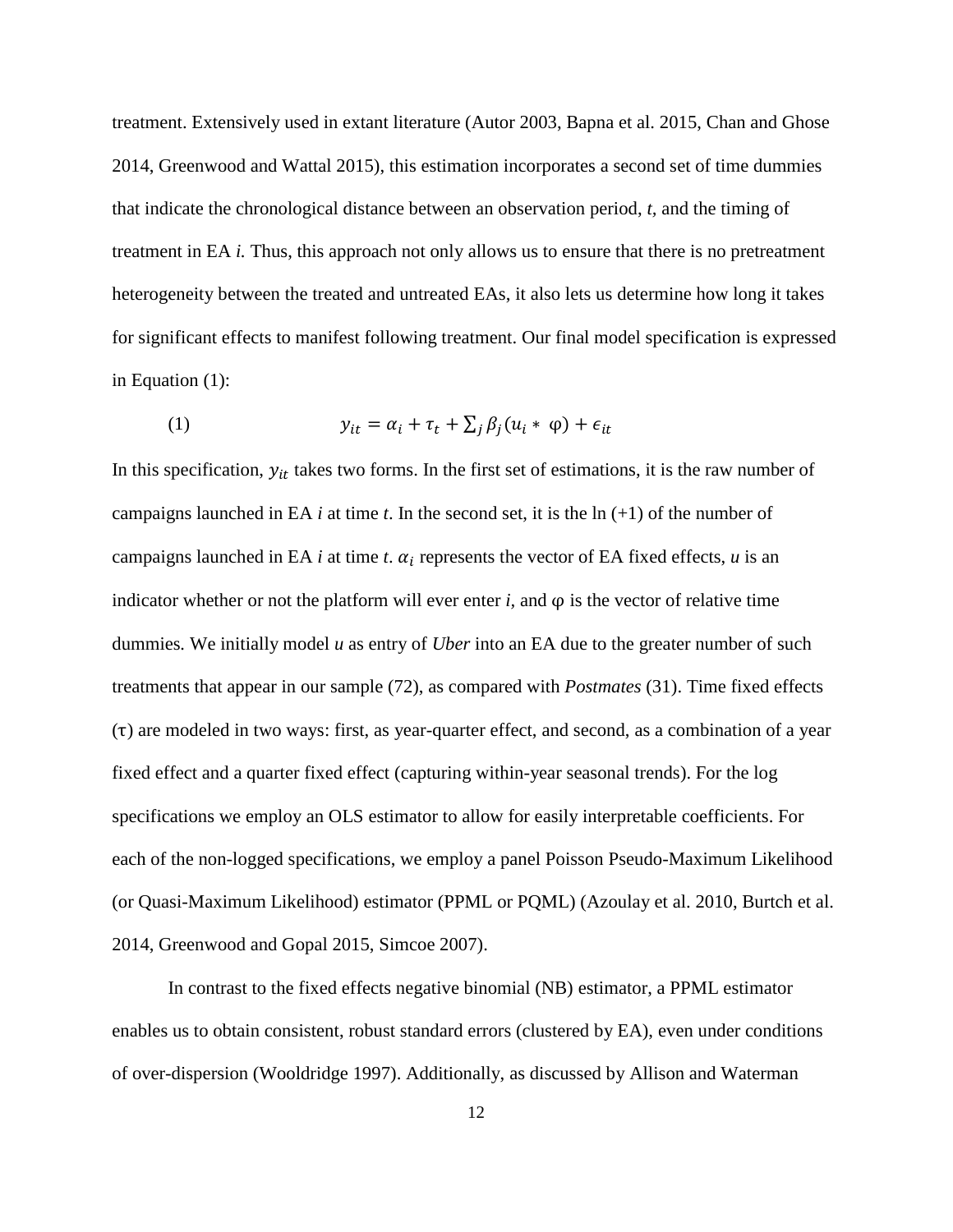(2002), no true fixed effect estimator has yet been proposed in the NB case, whereas a conditional fixed effect Poisson estimator is available. The PPML estimator has also been shown to significantly outperform a log-OLS specification when data contains many zeroes (Silva and Tenreyro 2011), as in our sample, and to provide more reliable estimates, because a log-OLS specification in count data can produce severely biased estimates (O'Hara and Kotze 2010), particularly under conditions of heteroscedasticity, as a result of Jensen's inequality (Silva and Tenreyro 2006).

#### *Results*

Results in Table 3 reveal several interesting findings. When considering the log model in Columns 1 and 2, we witness some evidence of a pre-treatment difference (notable in Rel Time  $(t-6)$ ). However, as these are the only significant time periods, with no evidence of significant differences in the remainder of the pre-treatment periods, the data appear to support the parallel trends assumption. Further, we see that the negative effect of *Uber X* entry on the number of Kickstarter campaigns becomes stable and significant roughly 2 years after implementation. When considering the results of the non-logged model (Columns 3 and 4), a similar and more robust story emerges. Not only is there no significant evidence of a pre-treatment trend in these regressions, but a negative and significant post treatment trend manifests and stabilizes more quickly, roughly one year after implementation. Specifically, estimates in Model 3 suggest that the number of active Kickstarter projects declines about 14% in treated EAs in the fourth quarter after Uber X's entry. Taken in sum, these estimates provide strong and significant evidence that the entry of gig-economy platforms reduces the number of Kickstarter campaigns in local areas.

#### **Additional analyses and robustness tests**

Our initial estimations suggest that there is a decrease Kickstarter campaign launches as a result of platform entry. We next consider an extensive set of falsification tests to ensure robustness. In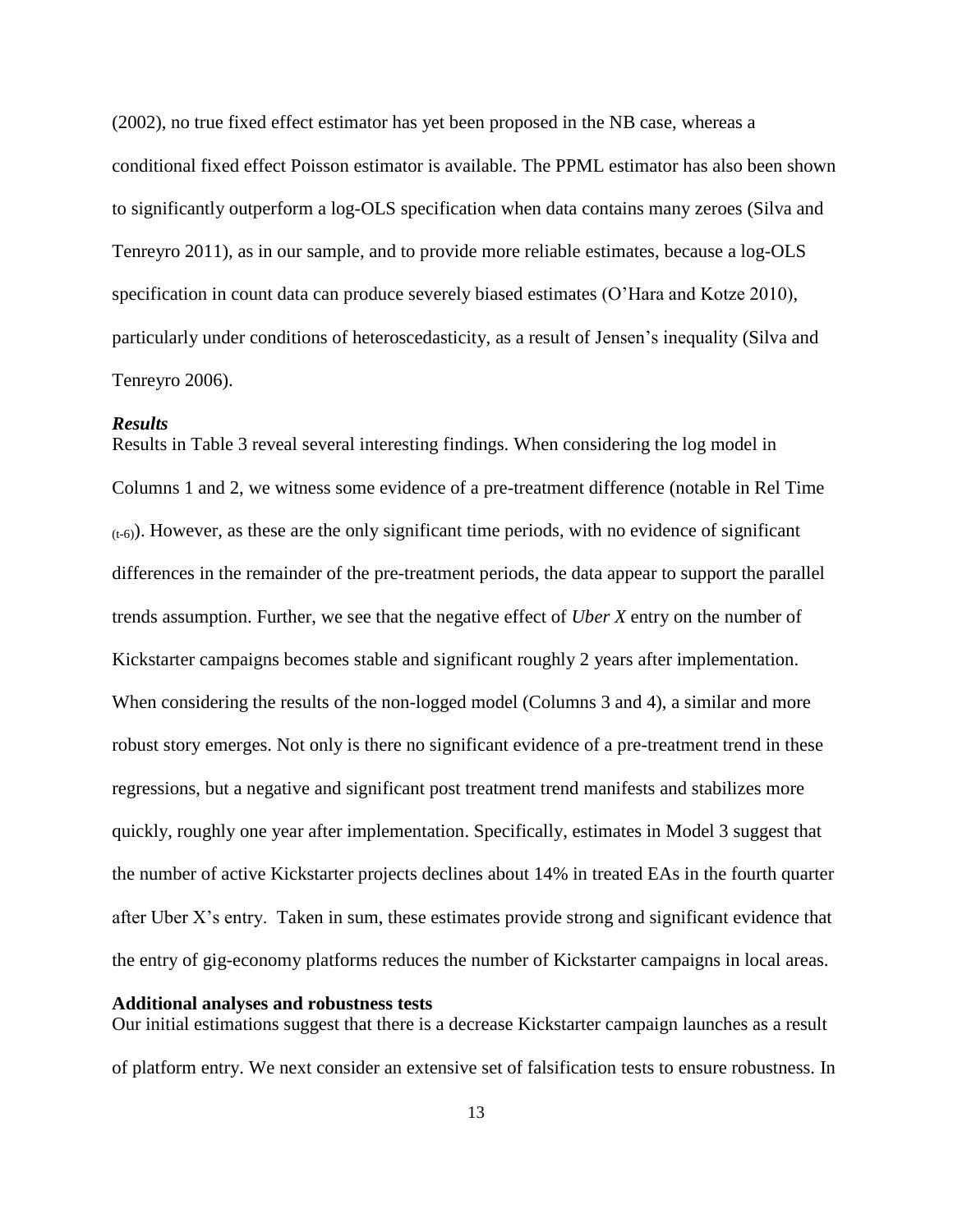these tests we continue to use the relative time model, to allow for an evaluation of the parallel trends assumption (Angrist and Pischke 2008, Autor 2003). Further, due to the concerns raised by O'Hara and Kotze (2010), as well as Silva and Tenreyro (2006, 2011), we focus exclusively on the PPML count estimator. These tests include, but are not limited to, examining how other covariates may influence the relationship between the gig-economy platform entry and Kickstarter campaign launches, the validity of the control group, the possibility of false significance and spurious effects arising from autocorrelation (Bertrand et al. 2002), and accounting for the possibility of model dependence and ensuring precision of the estimated treatment effects by repeating our estimations on a reduced, matched sample (Iacus et al. 2012).

# *Selection Model*

While our results from Table 3 provide preliminary evidence that the entrance of gig-economy platforms into local areas has a negative effect on the number of Kickstarter launches, we are mindful that Uber does not randomly select markets for entry. While the absence of a pretreatment trend in our previous estimations argues against a selection interpretation of our results, we add control variables that help to account for factors that might make a market attractive to Uber while also influencing the rate of local entrepreneurial activity. We include additional regressors in equation 1 which capture changes in local employment and wages. These include the log of the number of employed people working in the EA, the average weekly wage within the EA, and total quarterly wages within the EA. Results, in Table 4, corroborate our previous estimates. Not only do we see an absence of a pre-treatment trend in both Column 1 and 2, but the effect becomes stable and significant 1 year after *Uber X* enters a market.

# *Coarsened Exact Match*

The next concern we address relates to model dependence and heterogeneity between the treated and control groups. To the extent that unobserved and randomly distributed factors, such as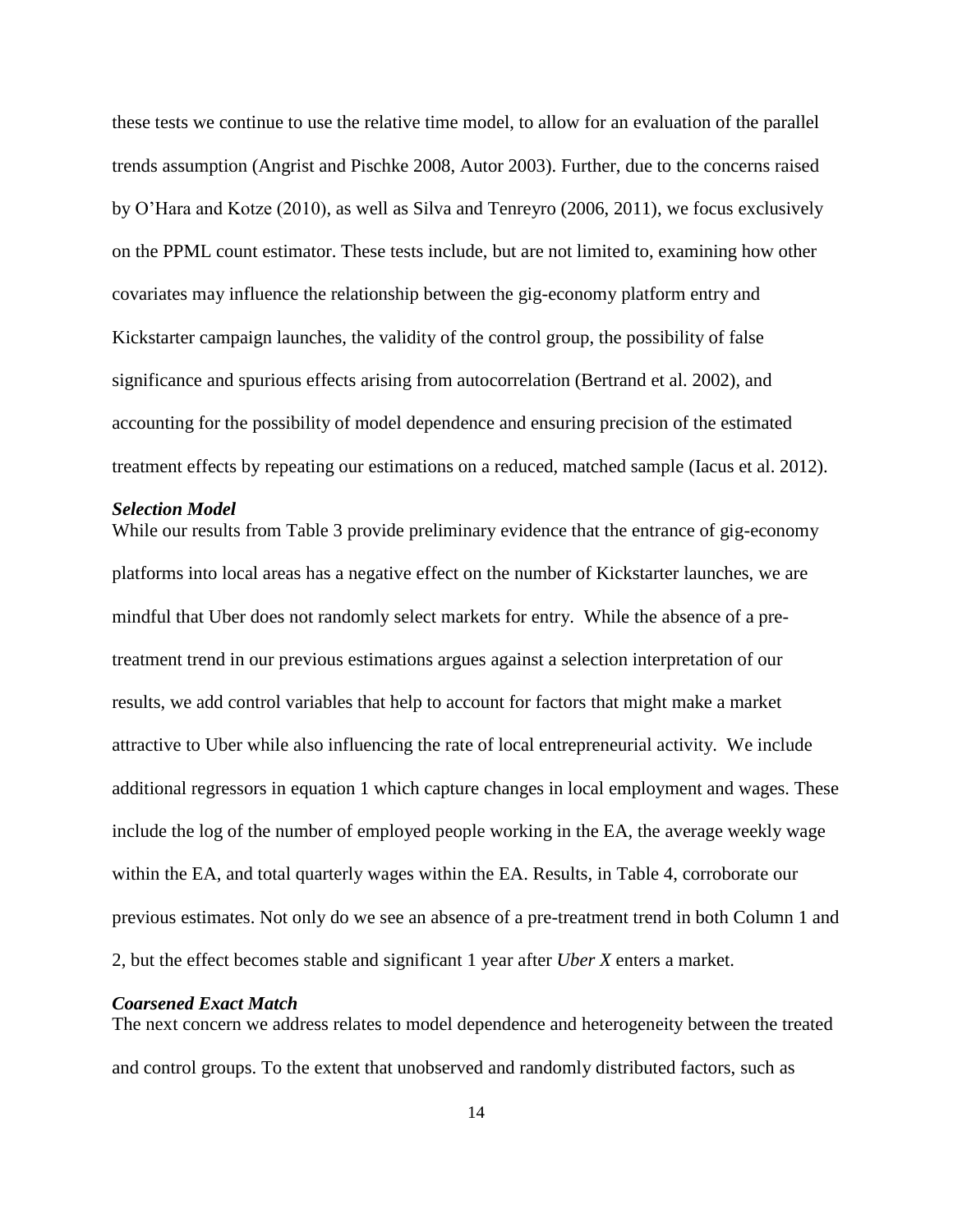changes in the wealth or population of a local area which were not captured in the selection model, may influence the likelihood of gig-economy platforms (and *Uber* in particular) entering the local market<sup>17</sup>, it is important to minimize these potential differences. To execute this next text we pre-process our data, applying a Coarsened Exact Match (CEM) (Blackwell et al. 2009, Iacus et al. 2009, 2012), based on three covariates: population in the local area (to account for market size), average weekly wage (to account for the differences in average local opportunity costs), and current period.

The benefits of pre-processing the data to enforce matching are four-fold. First, as discussed, this limits the degree of ex-ante heterogeneity between the treated and control groups, thereby increasing the strength of any causal claims (Overby and Forman 2014). Second, the match considers both univariate and multivariate imbalance between the treated and control groups, thereby making it significantly more flexible than a traditional propensity score match (Iacus et al. 2009, 2012). Third, ignoring heterogeneity between treated and control groups exacerbates the potential that our results are dependent on our choice of model specification (Iacus et al. 2011). Enforcing matching in the data in terms of control variables helps to ensure that the treatment indicator is independent of the other covariates. Fourth, and finally, because the CEM determines the matching buckets algorithmically, the researcher does not need to estimate them based on her own priors. Inasmuch as our own perceptions of an appropriate match may be biased, as a result of numerous personal confounding factors, this eliminates a significant concern. Results, Table 5, indicate support for our previous findings. The entry of gig-economy platforms significantly reduces the number of Kickstarter campaign launches 9-12

l

<sup>&</sup>lt;sup>17</sup> Recall that as we include EA fixed effects we are controlling for the time invariant heterogeneity between EAs. However, as socio-demographic characteristics may change over time, it is important to consider these dynamics.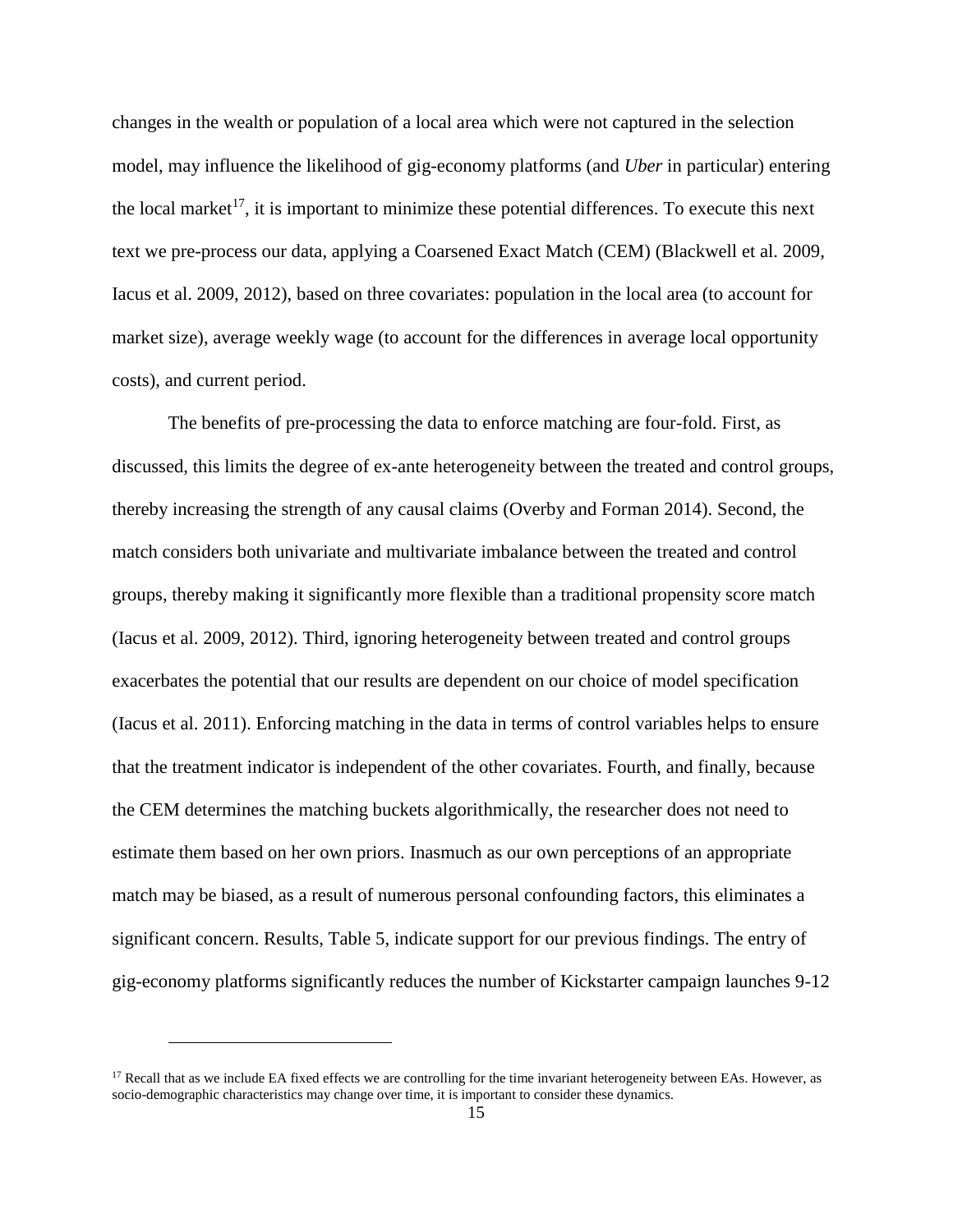months after entry.

l

#### *Random Implementation Test*

Although our results have shown striking consistency across a variety of estimations, it is equally important to consider potential problems with the standard errors which may result from the structure of the data. As discussed by Bertrand et al. (2002), "[m]ost Difference-in-Difference (DD) papers rely on many years of data and focus on serially correlated outcomes. Yet almost all these papers ignore the bias in the estimated standard errors that serial correlation introduces." Although our initial estimates (Table 3) cluster on the EA to help account for this dependence, we implement one of the two major tests suggested by the authors, a random implementation test<sup>18</sup>, to ensure the robustness of our findings.

To execute this test, we randomly apply our treatment to 1,440 observations in our data, (which corresponds to the number of treated observations), in order to create a pseudo (placebo) treatment. We replicate our estimation from Equation 1 (once again constrained only to *Uber X*  and regressing the dependent variable upon the constructed treatment indicators and the same set of fixed effects that entered into our main analyses). We then store the coefficient of this pseudo treatment and replicate the procedure 1,000 times. Conceptually, this test provides two major benefits. The first is that it helps to assess the spuriousness of any significant results obtained in the main analyses, arising from autocorrelation in the dependent variable (Bertrand et al. 2002). The second is that it provides a reliable check against outliers. Results are presented in Table 6 and indicate i) that the estimated average  $\beta$  associated with the randomly assigned treatment is not significantly different from zero, suggesting that our main results are reliably estimated, and

<sup>&</sup>lt;sup>18</sup> The other, collapsing the data into pre and post periods with single observations, is infeasible because our treatment is applied in different locations at different times.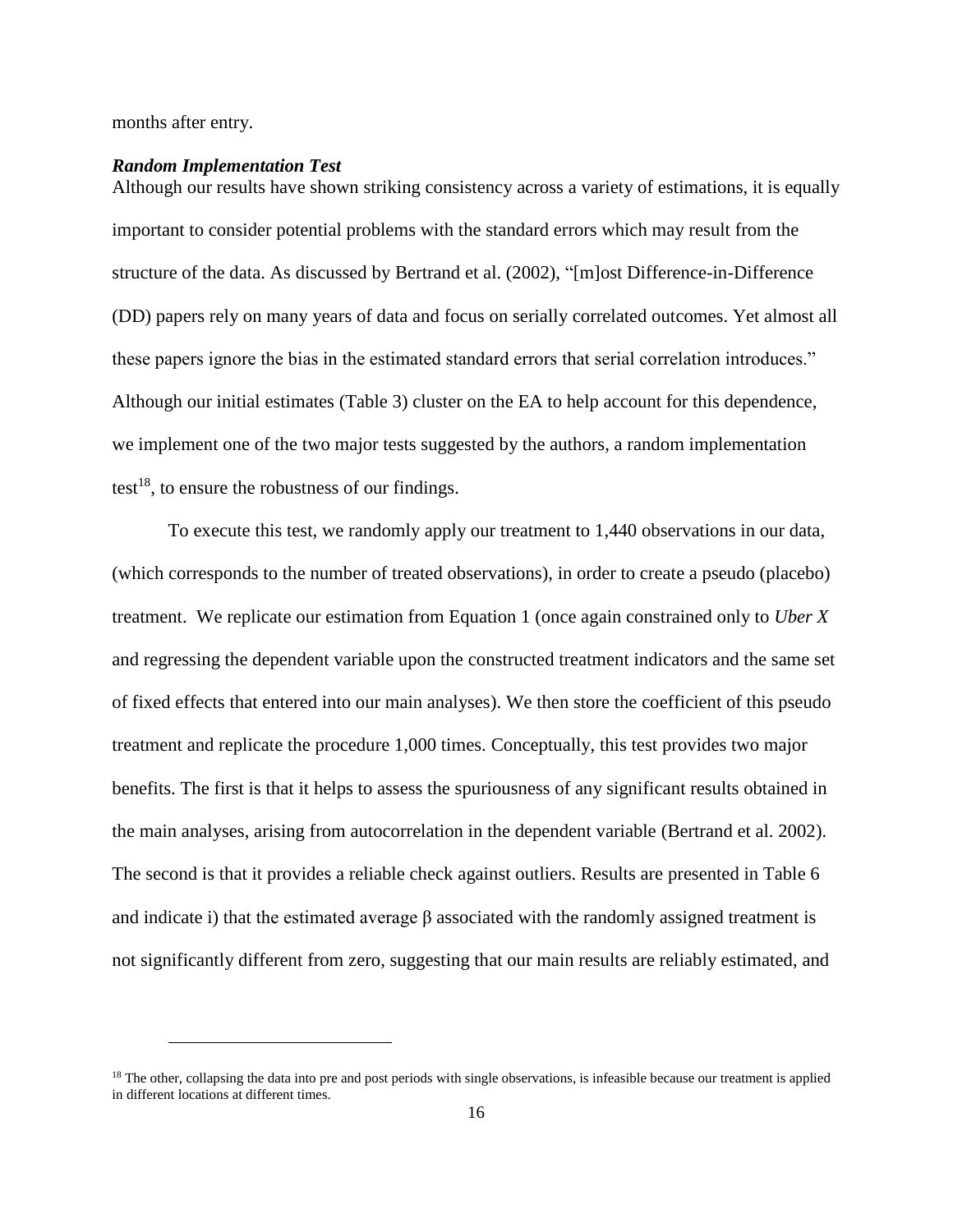ii) the estimated  $\beta$  is quite small and not driven by serial correlation in the standard errors.

## **Empirical Extensions**

Results of our robustness checks strongly suggest a relationship between gig-economy platform introduction and a reduction in overall Kickstarter campaigns. We next consider additional analyses that help to identify the mechanism underlying this effect, which we argue is a shift away from lower quality entrepreneurial projects and towards employment in the gig-economy.

#### *Postmates*

Our earlier results suggest that *Uber X* generates a clear negative and statistically significant effect on the number of Kickstarter campaign launches. However, startup costs for *Uber X*, while significantly lower than the premium car service *Uber Black*, are still non-trivial (inasmuch as the vehicles have specific requirements and can have no cosmetic damage). We therefore expand our analysis to consider the introduction another platform, *Postmates*, an on-demand courier and delivery service. Three significant benefits come from this approach. First, following Goldfarb and King (2015), we respond to active calls to safeguard our results against spurious correlation by replicating them using multiple datasets. Second, if the driving force behind the effect is a reduction in entrepreneurial activity attributable to individuals who face lower opportunity costs, we would anticipate that larger effects should be realized from platforms that bear lower fixed costs of entry for service providers. *Postmates* requires only that a delivery person have a bicycle, while *Uber X* requires that a driver have an automobile in relatively good condition. Third, as the platform may be acting as a substitute means for acquiring startup capital, i.e. the entrepreneur is raising money via the gig-economy instead of Kickstarter, we must rule out this potential alternate explanation (Younkin and Kashkooli 2013, 2016).

Bearing this in mind, we replicate our relative time model, this time focusing on *Postmates* entry. Results are in Table 7 and contain several notable findings. First, consistent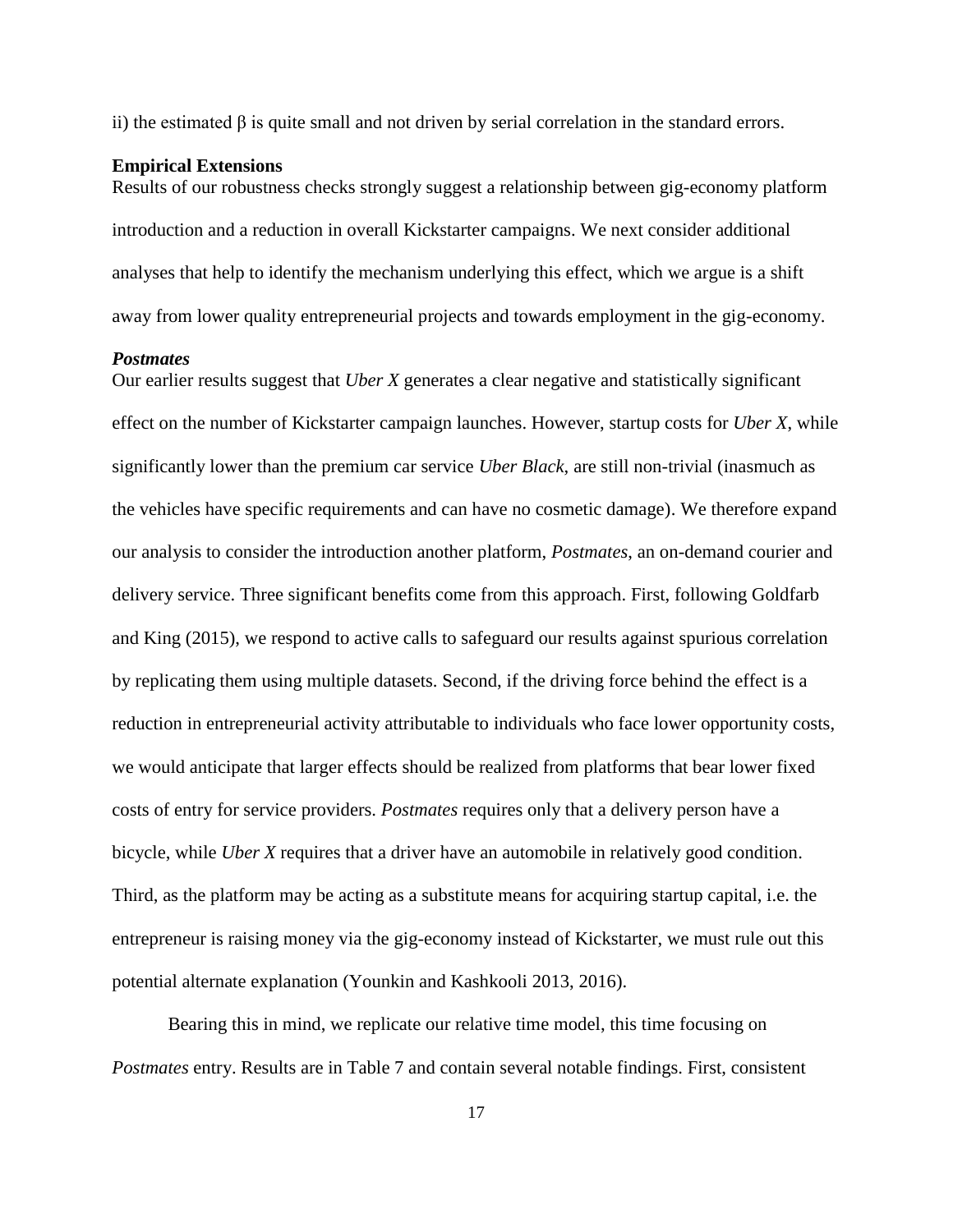with previous estimations we see a negative and significant effect emerge post platform entry. Second, we see that the effect of *Postmates* manifests more quickly (3 months after implementation), and that the coefficients are significantly larger, as compared to *UberX* (this is confirmed at Rel Time  $(t+5)$  by a set of pairwise Wald tests, with values of 2.35 and 2.42 respectively,  $p < 0.05$ ).

Taken in sum these results indicate the resolution of two significant concerns which might undermine the argument that the change in entrepreneurial activity is a result of lower quality entrepreneurs selecting out of the market. First, to the degree that *Postmates* has significantly lower startup costs, we see that a platform with a lower fixed cost of entry creates a stronger reduction in entrepreneurial activity. Overall, this is consistent with the idea that individuals with lower opportunity costs are shifting their efforts away from entrepreneurship and towards gig-economy employment. Second, inasmuch as it is possible that *Uber* and *Postmates* are substituting as a means for the nascent entrepreneur to acquire excess capital, it is important that the lower paying platform (Postmates) have the larger effect.<sup>19</sup> In order words, to the extent that a gig-economy worker might be substituting part-time work for the crowdfunding campaign (Hall and Krueger 2015) in order to acquire the capital necessary to launch a *de novo*  venture, these results provide an important check against this explanation.<sup>20</sup>

# *Failed vs. Successful Campaigns*

 $\overline{\phantom{a}}$ 

Our next concern relates to the quality of campaigns which have been launched, which we proxy with fundraising outcomes. To the extent that the gig-economy is reducing entrepreneurial

 $19$  Hall and Krueger (2015) indicate Uber X drivers average salaries range between \$17/hr and \$29/hr while Postmates couriers make a median of \$19/hr during peak hours - http://techcrunch.com/2015/05/04/hitting-2-million-deliveries-postmates-ceobastian-lehmann-says-profitability-is-possible-in-2016/

<sup>&</sup>lt;sup>20</sup> Unreported analysis also suggests that the marginal campaign size is decreasing post platform entry, further corroborating the fact that the platforms are not being substituted for (because it is not smaller campaigns that are selecting off the crowdfunding platform).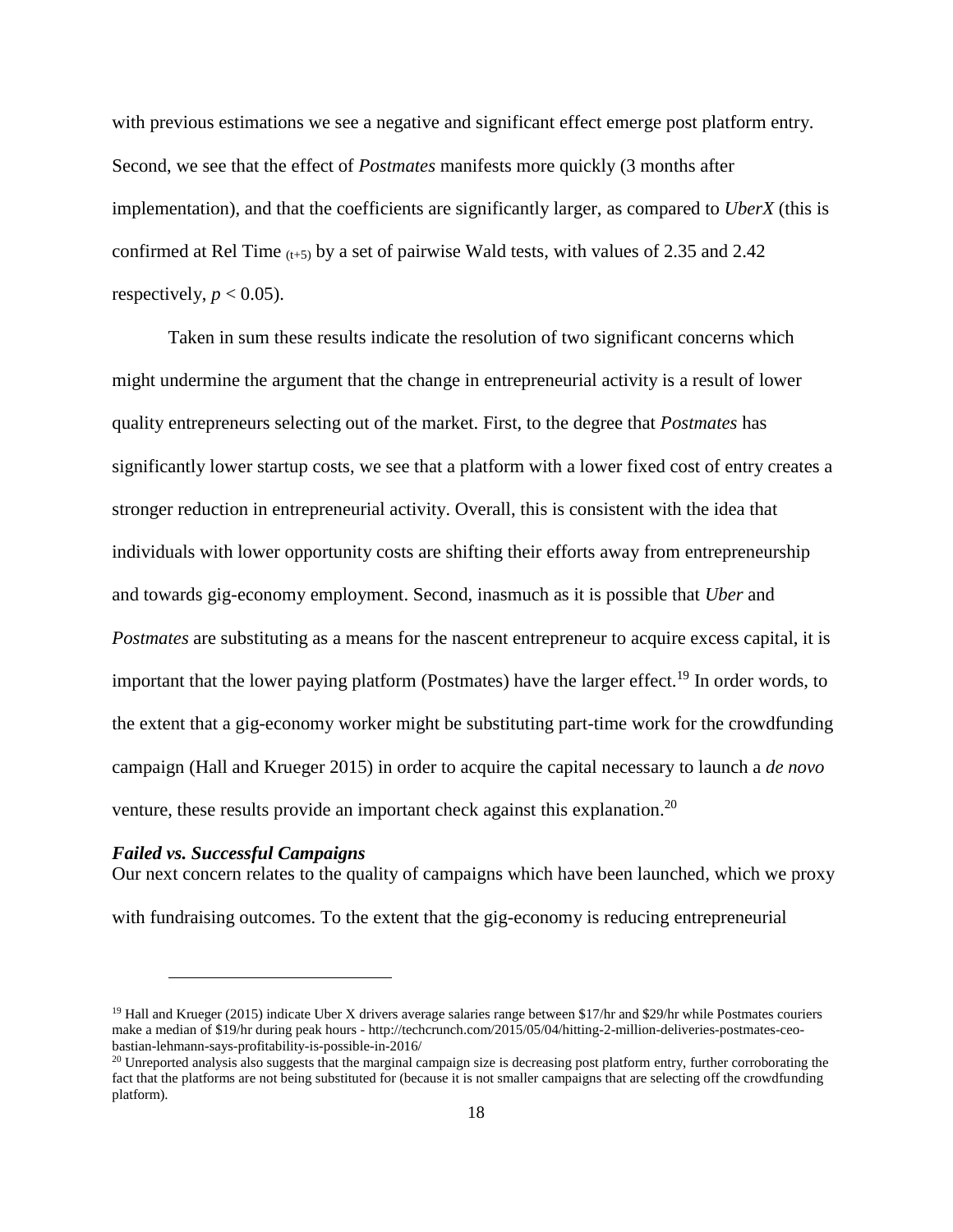activity by shifting effort away from lower quality projects, we anticipate that the effect of gig economy platform entry is stronger (weaker) amongst crowdfunding campaigns that experience lesser (greater) fundraising outcomes.

To execute this test we discretize our dependent variable into four buckets and replicate our estimations. The first, Unfunded Campaigns, represents campaigns which received zero funding. The second, Partially Funded Campaigns, represents campaigns that received some funding but did not reach their funding goal. The third, Funded Campaigns, represents campaigns that marginally met their funding goal and the fourth, Hyperfunded Campaigns, represents campaigns that achieved at least double their funding goal. We anticipate stronger effects toward the bottom of the distribution, amongst campaigns that are of lower quality and thus ultimately performed less well in fundraising. Results are in Table 8. As expected, we note that the lion's share of the effect accumulates to campaigns which received no funding (Columns 1 and 2). Further, we note in Columns 3-6 that there is a marginal decrease in both partially funded campaigns and funded campaigns, but the effect is intermittent. Strikingly, in Columns 7 and 8, we note that there is no change amongst hyperfunded campaigns (those that top 200% of their funding goal). Taken in sum, these results appear to confirm our conclusion that gigeconomy platforms reduce entrepreneurial activity by allowing individuals to pursue gigeconomy employment rather than lower quality entrepreneurial projects.

#### *Total Dollars Pledged*

One, further, possible alternative explanation for these patterns is that these platforms are choosing to enter downtrodden economic areas where they know that they will be able to attract labor supply. To the extent that Kickstarter funding is often provided by local individuals (Agrawal et al. 2010), a local economic downturn may reduce capital available to Kickstarter entrepreneurs while also attracting platform entry.

19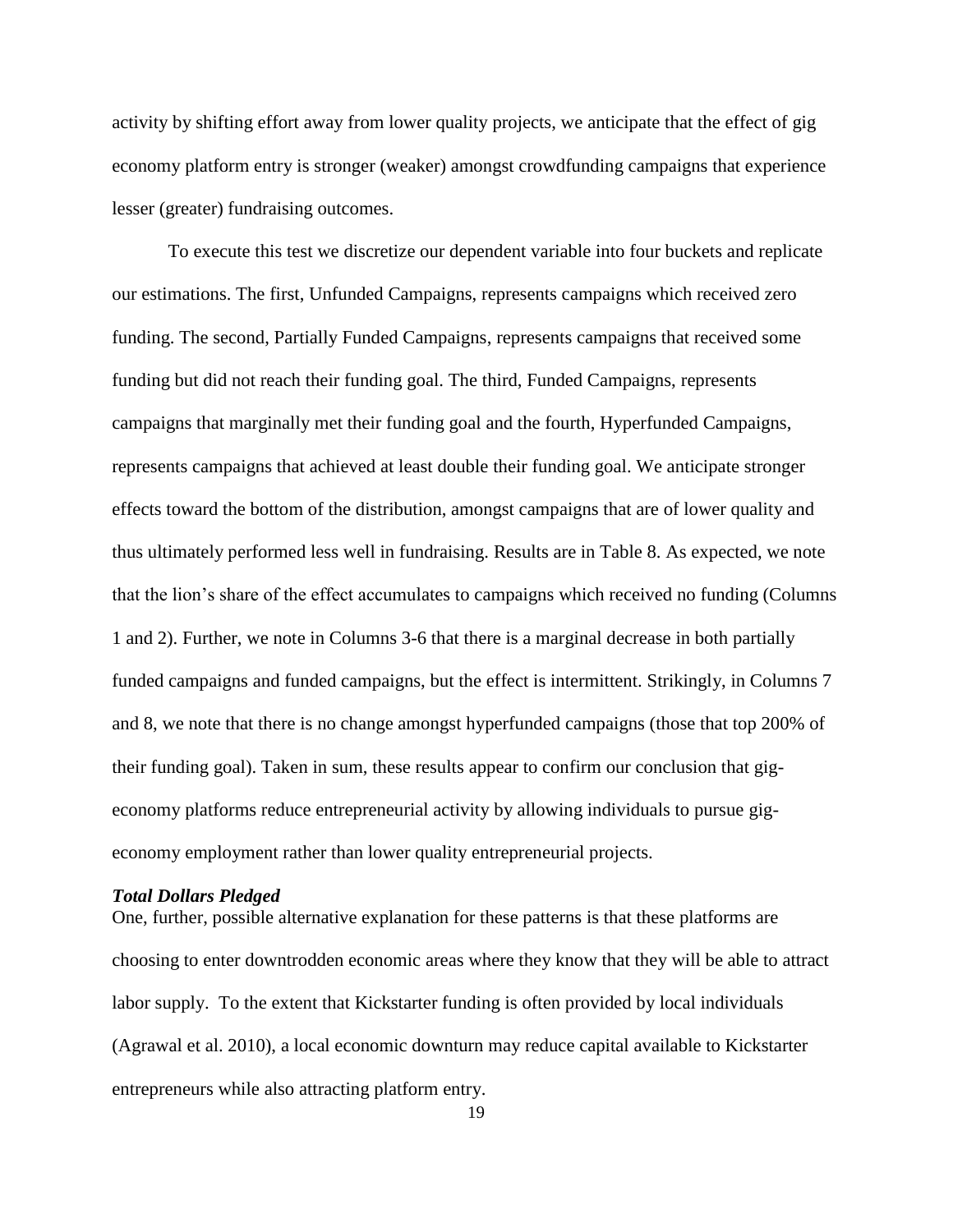However, it is perhaps useful to note that some recent work has demonstrated that a significant portion of funding on Kickstarter may be supplied by non-local parties (Younkin and Kashkooli 2016). For example, Madsen and McMullin (2015) observe that the average Kickstarter project attracts backers from 22.4 distinct US cities and 6.7 states (2014). Moreover, our controls for employment and wages help account for this alternative explanation by accounting for labor patterns in the EA. Nonetheless, we replicate our relative time estimations using the total dollars pledged as our dependent variable, as opposed to the number of campaigns launched. If total dollars pledged remain stable after platform entry, it suggests that our results are driven by a shift in the campaigns that are launched following platform entry, rather than the amount of capital available that is available for investment or pledging. Results in Table 9 indicate no significant pre- or post-treatment trend in total dollars pledged on Kickstarter, suggesting that gig-economy platforms reduce the number of projects on the platforms but do not have an effect on total capital pledged by Kickstarter funders.

# *Changes in Self-Reported Profession*

To further enhance the robustness of our results, we examine whether the entry of Uber has a measurable effect on local employment in the taxi and chauffeur industry. Our argument is that individuals are working for Uber instead of engaging in lower quality entrepreneurial activity; while we lack individual-level data that allow us to show this directly, it is helpful to show that Uber's entry shifts local employment towards its industry. To do this, we replicate our main analysis using the Integrated Public Use Microdata Series Current Population Survey (IPUMS-CPS), the US's largest publically available census of individual level microdata $^{21}$ . These data

l

<sup>21</sup> https://usa.ipums.org/usa/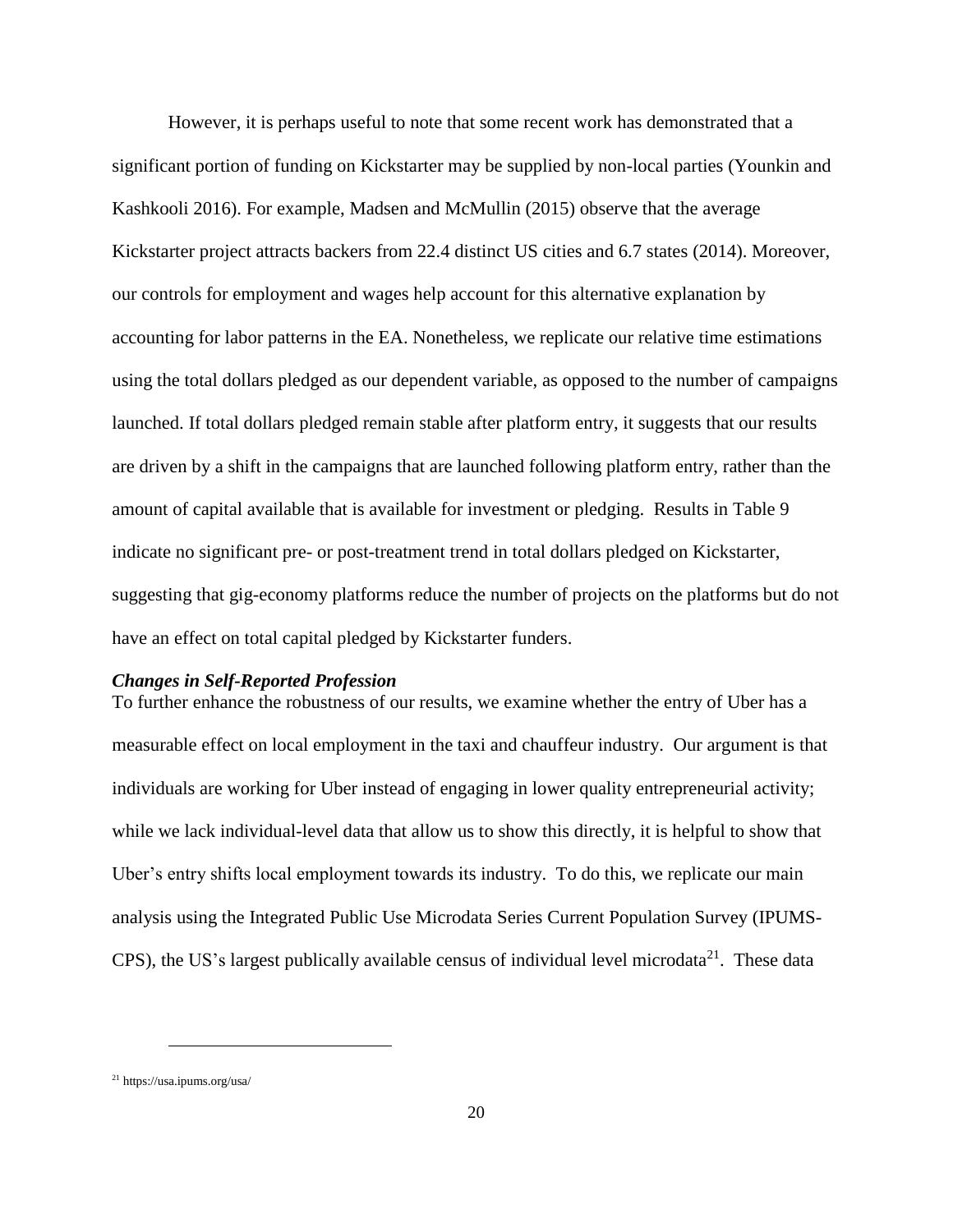derive from quarterly surveys that allow us to track the self-reported occupation of anonymous individuals in a particular geographic area. The survey design provides weights that allow the data to reflect the overall US population. We regress a dichotomous indicator of whether an individual self-reports being a paid driver or chauffer as their primary occupation (occupation code 53-3041) on the dichotomous indicator of *Uber X* entry, time fixed effects and EA fixed effects. Because our dependent variable is dichotomous, we perform this estimation initially using a logit. Owing to the incidental parameters problem with fixed effects in nonlinear models, we then replicate the estimation with a linear probability model. We expect a positive and significant relationship between platform entry and individuals' self-reporting as a paid driver. Results in Table 10 reveal the expected correlation. In both the LPM (Column 2) and the logit (Column 1) specifications, significantly more individuals report that paid driver or chauffer is their primary occupation after the entry of *Uber X*, further supporting our proposed mechanism that these gig-economy platforms are shifting employment patterns. Results are robust to the inclusion or exclusion of survey weights.

#### **Discussion**

An interesting tension that arises when one considers how the rise of the gig-economy might influence entrepreneurial activity in other sectors. On the one hand, gig-economy employment might provide individuals with flexibility and resources, thereby increasing entrepreneurial activity. On the other, the presence of gig-economy platforms may direct individuals' efforts towards employment on the platform, thereby reducing entrepreneurial activity. Using a multitreatment difference-in-difference specification, our analyses indicate a consistent, negative effect of gig-economy platform entry (e.g. *Uber X* and *Postmates*) on the volume of crowdfunding campaign launches in a geographic area. We find that the effect is stronger when the fixed cost of entry for platform service providers (e.g., Uber drivers, Postmates couriers) is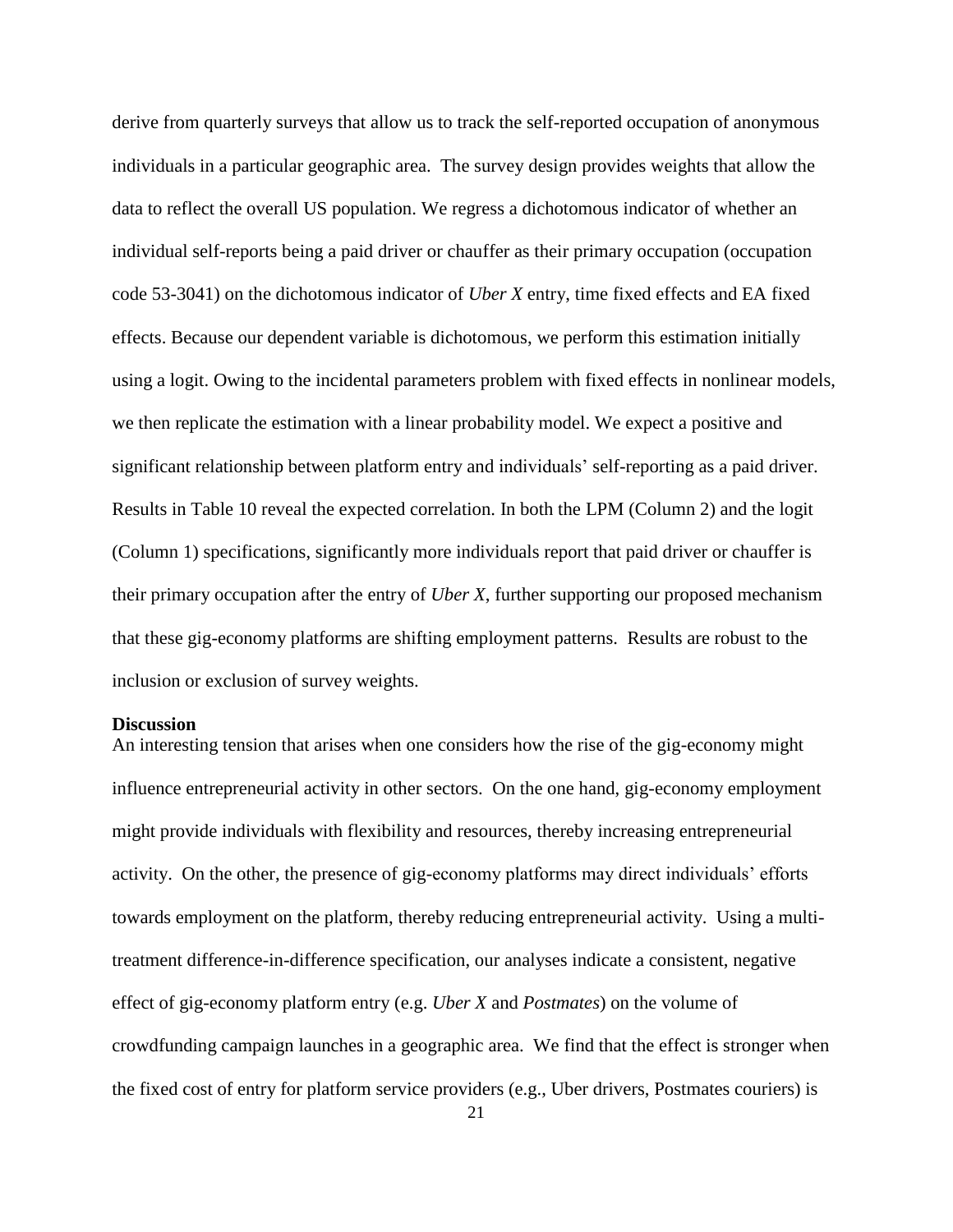lower, and we find that the reduction in campaigns mainly stems from a reduction in lower quality projects. Our interpretation of these results is that gig economy platforms allow individuals with lower opportunity costs to shift their efforts away from lower quality entrepreneurial projects and towards gig-economy employment.

At least four notable contributions stem from this work. First, our results provide a glimpse into the supply-side of gig-economy markets, suggesting that individuals who take up jobs on these platforms may be directing their efforts away from relatively unpromising entrepreneurial activities. While many researchers to date have considered the effect of platform entry on the demand side of markets (e.g. on competitors (Seamans and Zhu 2013, Zervas et al. 2015) or consumers (Edelman and Luca 2014, Greenwood and Wattal 2015)), the supply side of the market remains notably understudied. Further, although we do not observe an increase in entrepreneurial activity, it remains possible that the scheduling flexibility afforded by employment in these marketplaces may enable individuals to pursue other, non-entrepreneurial activities that are also subject to scheduling constraints or require other forms of slack resources, e.g. pursuing an education, being a caregiver, or job seeking. This offers rich opportunities for future work which might explore alternative measures that capture these various nonentrepreneurial activities, to better understand why individuals supply labor to these platforms. More generally, it is our hope that this work presents a first step into how the supply side of these platforms function, and that future work can build on this analysis to develop a more holistic understanding of participation in the gig-economy.

Second, as alluded to previously, we offer a novel measure for entrepreneurial activity: the rate and volume of crowdfunding campaign launches. This measure offers several benefits over other measures of entrepreneurship and innovation. For example, both failed and successful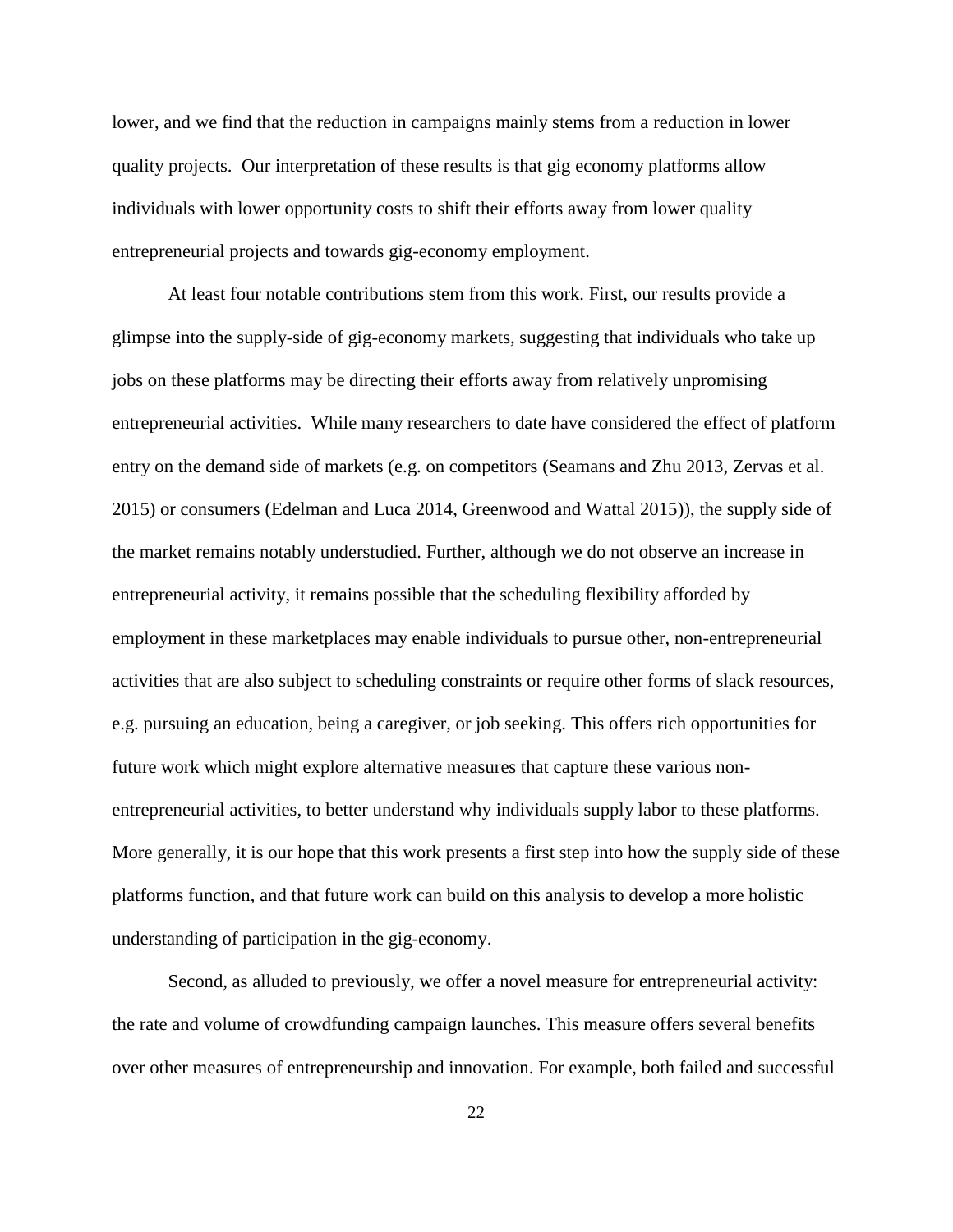campaigns are immediately visible, offering researchers insights both into which entrepreneurs were successful and which were unsuccessful. This is a sharp departure from traditional datasets like VentureXpert or Y Combinator (Aggarwal et al. 2012, Greenwood and Gopal 2015, Sorenson and Stuart 2001), where the ability to capture both funded and unfunded entrepreneurs is often lacking. Further, this measure is quick to respond to changes in markets, and offers researchers immediate visibility into both campaign and funding dynamics in the marketplace (unlike more slowly moving metrics like patenting (Sundararajan 2014)).

Third, the differential effect on more vs. less successful campaigns is particularly interesting, because it suggests positive spillover benefits for crowdfunding marketplaces. The entry of gig-economy platforms appears to help separate wheat from chaff, reducing 'noise' in the crowdfunding marketplace. To the degree that this reduces the cognitive burden and search costs imposed on crowd-financers, by elevating the overall level of quality on the platform and thereby reducing adverse selection, this should help to ensure the sustainability of the crowdfunding marketplace, because the crowd, facing a budget constraint, can focus its attention and wealth on higher quality campaigns. In contrast, in the absence of the treatment, it is more likely that capital will be temporarily tied up in campaigns that are of insufficient quality to ultimately succeed, cannibalizing potential contributions from more deserving campaigns.

We must also acknowledge that each of the aforementioned mechanisms may be at play, in tandem. In some cases, gig-economy platforms might supply would-be entrepreneurs with the slack resources they require to pursue their passion, whereas in other cases these platforms might provide gainful employment to the under- and unemployed. Our claim is that the latter mechanism dominates. Future work might explore these issues further, considering specific geographies or business domains where firm founding is most critically dependent upon the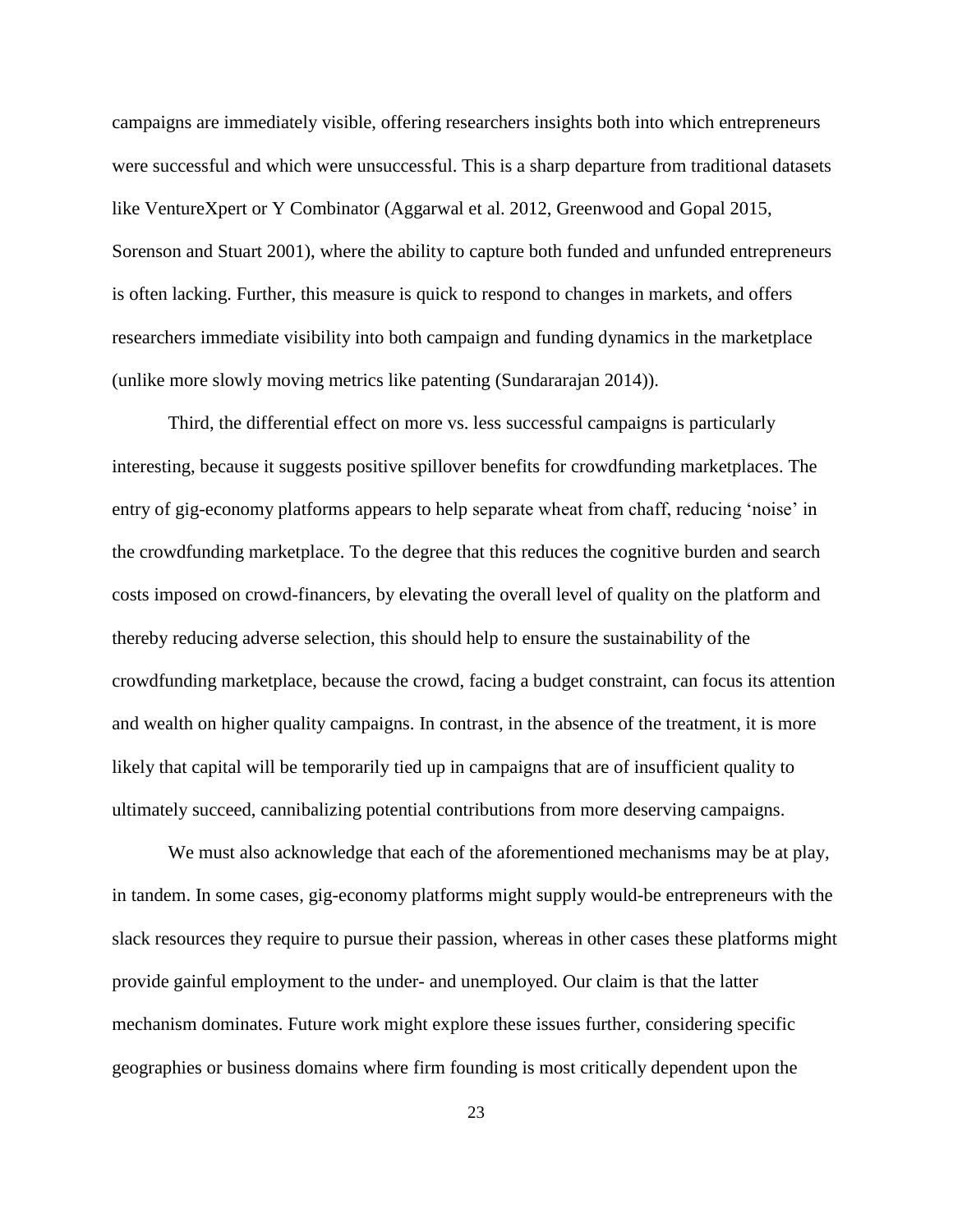availability of slack resources (such as scheduling flexibility). Individual-level data which allows researchers to track who engages in platform employment and who engages in entrepreneurial activity, simultaneously, would be incredibly valuable.

Finally, this work offers notable insights for policy makers who are currently debating the legality of services like Uber and Postmates. Although our results do not capture potential reductions in employment that may occur in the industries that are disrupted by the entry of a gig-economy platform (e.g. taxis, established courier services, hotels (Zervas et al. 2015), or newspapers (Seamans and Zhu 2013)), our results provide evidence that these platforms may provide employment opportunities for un- or under-employed individuals in other sectors. Policy makers may find it valuable to consider this potential benefit when deciding whether to accommodate these platforms. In this same vein, our work contributes to the blossoming literature on the broader societal impacts of information systems (Bapna et al. 2012, Chan and Ghose 2014, Chan et al. 2015, Parker et al. 2016, Rhue 2015). To the degree that much of this work is designed to inform policy, either through a change in the broad understanding of digital phenomena (Greenwood and Wattal 2015, Pang et al. 2014), or by highlighting the differential effects which accrue to different groups (Rhue 2015), our work highlights the need to continue down the important path of providing robust empirical evidence which informs extant debate.

This work is, of course, subject to a number of limitations, which offer potentially fruitful avenues for future work. First, an important assumption in our arguments is that individuals who would have attempted fundraising campaigns on Kickstarter are instead choosing to work for Uber and Postmates. Data limitations prevent us from testing this assumption directly. Second, although our results indicate that failed projects decrease more than successful projects, we cannot make substantive comment about the quality of the campaigns which were not initiated or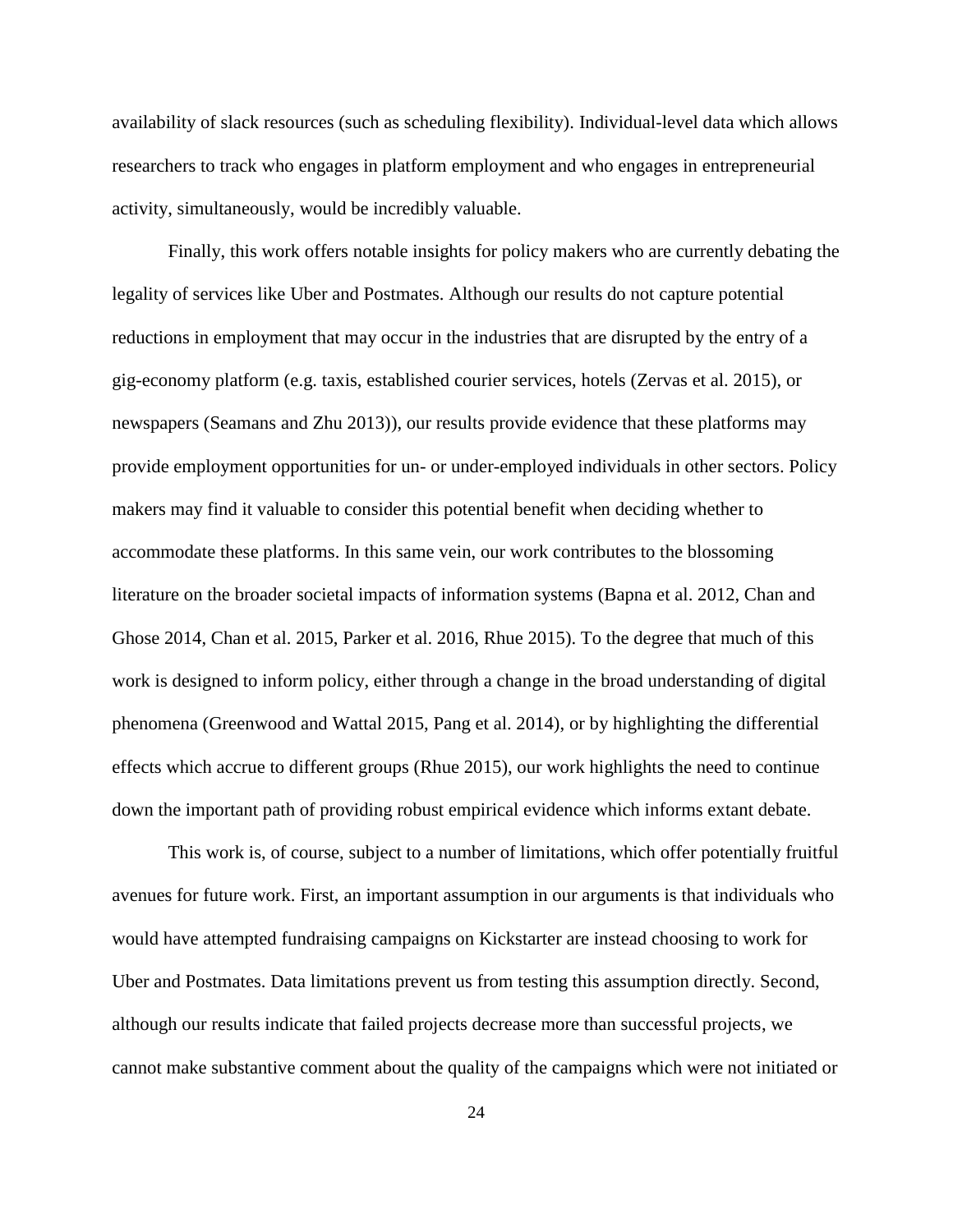the overall public welfare changes which result from them not being initiated. It is possible that some campaigns which may have been started in the absence of Uber X would have been extremely successful, resulting in large positive economic spillovers. Finally, because gigeconomy platforms are a rather recent development, we are unable to examine the longer term consequences of their entry on entrepreneurial activity. Future work, which has access to longer panels of data, might examine the relationship between the entry of Uber X and the formation and growth of incorporated businesses.

#### **References**

- Acs, Z.J., Armington, C. 2006. *Entrepreneurship, Geography, and American Economic Growth*. Cambridge University Press, Cambridge, MA.
- Aggarwal, R., Gopal, R., Gupta, A., Singh, H. 2012. Putting Money Where the Mouths Are: The Relation between Venture Financing and Electronic Word-of-Mouth. *INFORMATION SYSTEMS RESEARCH*. 23(3-Part-2) 976-992.
- Agrawal, A., Catalini, C., Goldfarb, A. 2010. *Entrepreneurial Finance and the Flat-World Hypothesis: Evidence from Crowd-Funding Entrepreneurs in the Arts*.
- Agrawal, A., Catalini, C., Goldfarb, A. 2015. *Slack Time and Innovation*. National Bureau of Economic Research.
- Allison, P.D., Waterman, R.P. 2002. Fixed-Effects Negative Binomial Regression Models. *Sociological methodology*. 32(1) 247-265.
- Angrist, J.D., Pischke, J.-S. 2008. *Mostly Harmless Econometrics: An Empiricist's Companion*. Princeton university press.
- Armington, C., Acs, Z.J. 2002. The Determinants of Regional Variation in New Firm Formation. *Regional Studies*. 36(1) 33-45.
- Åstebro, T., Chen, J., Thompson, P. 2011. Stars and Misfits: Self-Employment and Labor Market Frictions. *Management Science*. 57(11) 1999-2017.
- Autor, D.H. 2003. Outsourcing at Will: The Contribution of Unjust Dismissal Doctrine to the Growth of Employment Outsourcing. *Journal of Labor Economics*. 21(1) 1-42.
- Azoulay, P., Zivin, J.S.G., Wang, J. 2010. Superstar Extinction. *Quarterly Journal of Economics*. 125(2) 549-589.
- Bakos, Y., Bailey, J. 1997. An Exploratory Study of the Emerging Role of Electronic Intermediaries. *International Journal of Electronic Commerce*. 1(3) 7-20.
- Bapna, R., Ramaprasad, J., Shmueli, G., Umyarov, A. 2012. *One-Way Mirrors in Online Dating: A Randomized Field Experiment*. Workshop on Information Systems Economics, Orlando, FL.
- Bapna, R., Ramaprasad, J., Umyarov, A. 2015. Completing the Virtuous Cycle between Payment and Social Engagement in Freemium Social Communities. *University of Minnesota Working Paper*.
- Bertrand, M., Duflo, E., Mullainathan, S. 2002. *How Much Should We Trust Differences-in-Differences Estimates?* National Bureau of Economic Research.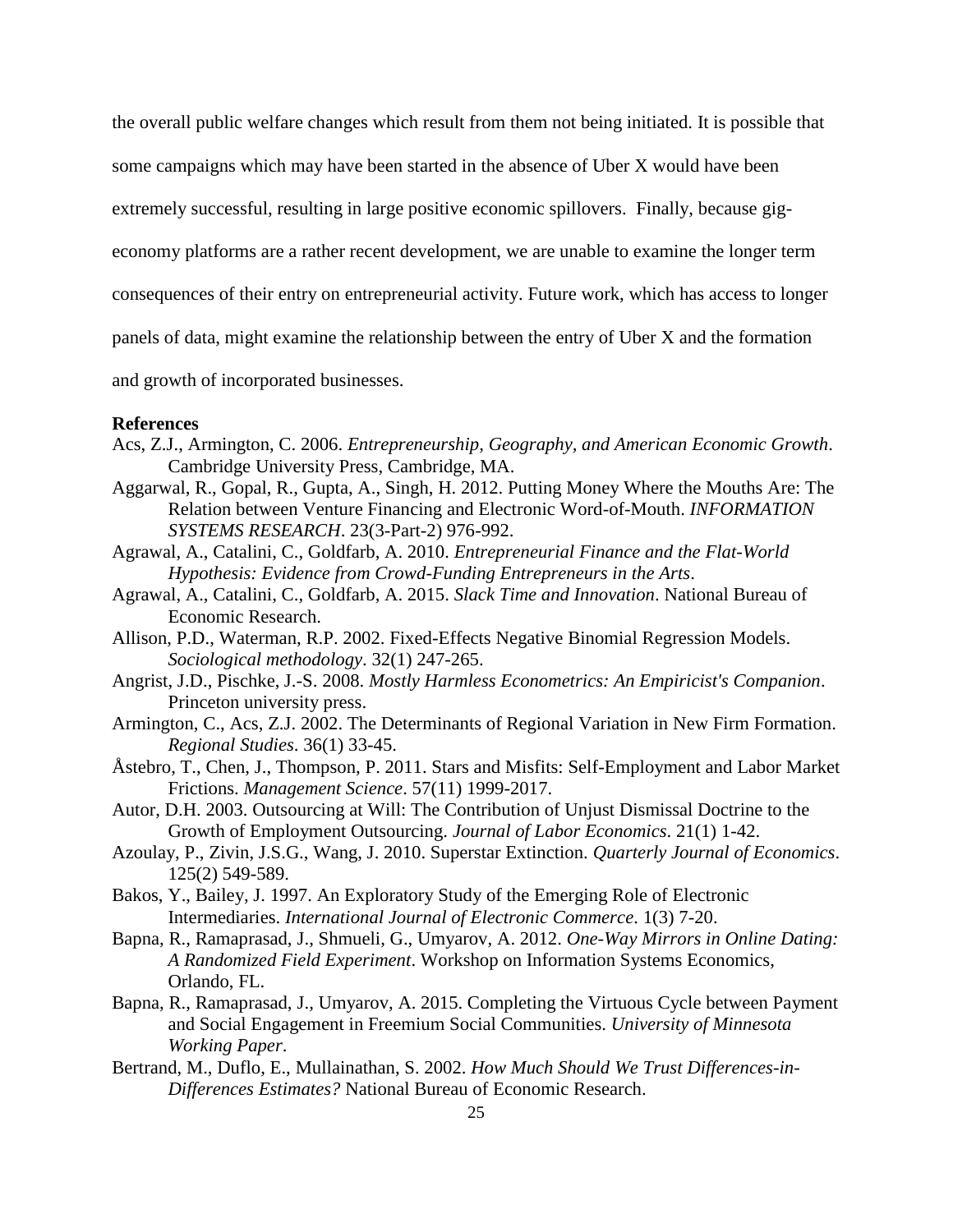- Bessen, J., Hunt, R.M. 2007. An Empirical Look at Software Patents. *Journal of Economics & Management Strategy*. 16(1) 157-189.
- Blackwell, M., Iacus, S.M., King, G., Porro, G. 2009. Cem: Coarsened Exact Matching in Stata. *Stata Journal*. 9(4) 524-546.
- Block, J., Koellinger, P. 2009. I Can't Get No Satisfaction—Necessity Entrepreneurship and Procedural Utility. *Kyklos*. 62(2) 191-209.
- Bockstedt, J., Druehl, C., Mishra, A. 2015. Problem-Solving Effort and Success in Innovation Contests: The Role of National Wealth and National Culture. *Journal of Operations Management*. 36 187-200.
- Braguinsky, S., Klepper, S., Ohyama, A. 2012. High-Tech Entrepreneurship. *Journal of law and economics*. 55(4) 869-900.
- Brynjolfsson, E., Hu, Y., Smith, M.D. 2003. Consumer Surplus in the Digital Economy: Estimating the Value of Increased Product Variety at Online Booksellers. *Management Science*. 49(11) 1580-1596.
- Burtch, G., Ghose, A., Wattal, S. 2013. An Empirical Examination of the Antecedents and Consequences of Contribution Patterns in Crowd-Funded Markets. *INFORMATION SYSTEMS RESEARCH*. 24(3) 499-519.
- Burtch, G., Ghose, A., Wattal, S. 2014. Cultural Differences and Geography as Determinants of Online Pro-Social Lending. *MIS Quarterly*. 38(3) 773–794.
- Burtch, G., Ghose, A., Wattal, S. 2015. The Hidden Cost of Accommodating Crowdfunder Privacy Preferences: A Randomized Field Experiment. *Management Science*. 61(5) 949– 962.
- Chan, J., Ghose, A. 2014. Internet's Dirty Secret: Assessing the Impact of Online Intermediaries on Hiv Transmission. *MIS Quarterly*. 38(4) 955-976.
- Chan, J., Ghose, A., Seamans, R. 2015. The Internet and Hate Crime: Offline Spillovers from Online Access. *MIS Quarterly*. Forthcoming.
- Chatterjee, P. 2001. Online Reviews: Do Consumers Use Them? *Advances in Consumer Research*. 28(1) 129-133.
- Dellarocas, C., Wood, C.A. 2008. The Sound of Silence in Online Feedback: Estimating Trading Risks in the Presence of Reporting Bias. *Management Science*. 54(3) 460-476.
- DeMartino, R., Barbato, R. 2003. Differences between Women and Men Mba Entrepreneurs: Exploring Family Flexibility and Wealth Creation as Career Motivators. *Journal of Business Venturing*. 18(6) 815-832.
- Douglas, E.J., Shepherd, D.A. 2000. Entrepreneurship as a Utility Maximizing Response. *Journal of Business Venturing*. 15(3) 231-251.
- Edelman, B., Luca, M. 2014. Digital Discrimination: The Case of Airbnb. Com. *Harvard Business School NOM Unit Working Paper*(14-054).
- Fairlie, R.W. 2002. Drug Dealing and Legitimate Self‐Employment. *Journal of Labor Economics*. 20(3) 538-537.
- Forman, C., Ghose, A., Wiesenfeld, B. 2008. Examining the Relationship between Reviews and Sales: The Role of Reviewer Identity Disclosure in Electronic Markets. *INFORMATION SYSTEMS RESEARCH*. 19(3) 291-313.
- Fradkin, A. 2013. *Search Frictions and the Design of Online Marketplaces*. Tech. rep., Working paper, Stanford University.
- Fradkin, A., Grewal, E., Holtz, D., Pearson, M. 2014. *Reporting Bias and Reciprocity in Online Reviews: Evidence from Field Experiments on Airbnb*. Working paper. Cited with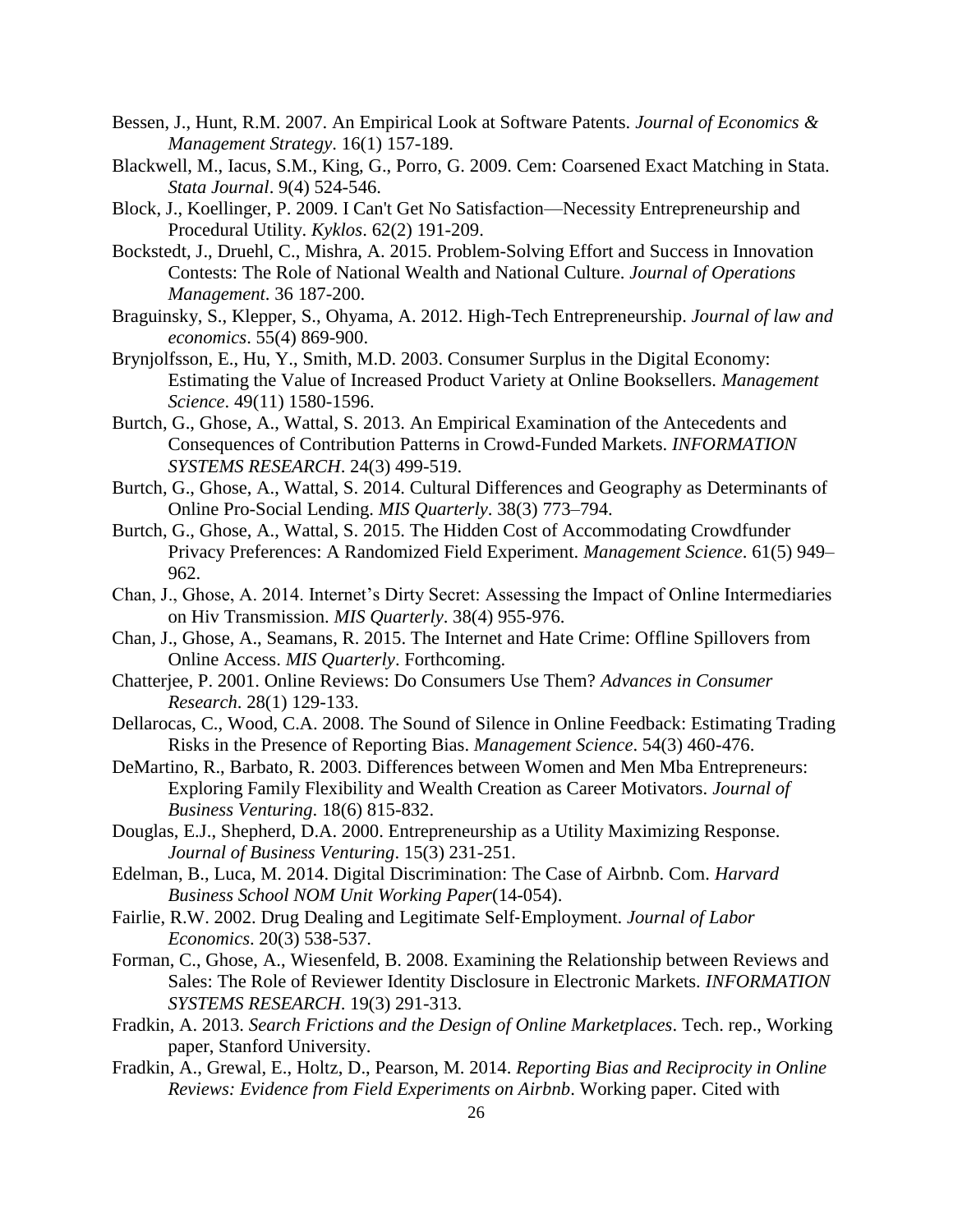permission. Available at [http://andreyfradkin.](http://andreyfradkin/) com/assets/long\_paper. pdf.

- Friedman, G. 2014. Workers without Employers: Shadow Corporations and the Rise of the Gig Economy. *Review of Keynesian Economics*(2) 171-188.
- Gans, J.S., Hsu, D.H., Stern, S. 2002. When Does Start-up Innovation Spur the Gale of Creative Destruction? *RAND Journal of Economics*. 33(4) 571-586.
- George, G. 2005. Slack Resources and the Performance of Privately Held Firms. *Academy of Management Journal*. 48(4) 661-676.
- Goldfarb, B., King, A. 2015. Scientific Apophenia in Strategic Management Research: Significance Tests & Mistaken Inference. *Strategic Management Journal*. Forthcoming.
- Graham, P. 2012. *How to Get Startup Ideas*. Y-Combinator, [http://paulgraham.com/startupideas.html.](http://paulgraham.com/startupideas.html)
- Greenwood, B., Agarwal, R. 2015. Matching Platforms and Hiv Incidence: An Empirical Investigation of Race, Gender, and Socio-Economic Status. *Management Science*. Forthcoming.
- Greenwood, B.N., Gopal, A. 2015. Tigerblood: Newspapers, Blogs, and the Founding of Information Technology Firms. *INFORMATION SYSTEMS RESEARCH*. 26(4) 812 - 828.
- Greenwood, B.N., Wattal, S. 2015. Show Me the Way to Go Home: An Empirical Investigation of Ride Sharing and Alcohol Related Motor Vehicle Homicide. *Management Information Systems Quarterly*. Forthcoming.
- Greve, H.R. 2007. Exploration and Exploitation in Product Innovation. *Industrial and Corporate Change*. 16(5) 945-975.
- Hall, J.V., Krueger, A.B. 2015. *An Analysis of the Labor Market for Uber's Driver-Partners in the United States*. mimeo.
- Hausman, J., Hall, B.H., Griliches, Z. 1984. Econometric Models for Count Data with an Application to the Patents-R & D Relationship. *Econometrica*. 52(4) 909-938.
- Iacus, S.M., King, G., Porro, G. 2009. Cem: Software for Coarsened Exact Matching. *Journal of Statistical Software*. 30 1-27.
- Iacus, S.M., King, G., Porro, G. 2011. Multivariate Matching Methods That Are Monotonic Imbalance Bounding. *Journal of the American Statistical Association*. 106(493) 345-361.
- Iacus, S.M., King, G., Porro, G. 2012. Causal Inference without Balance Checking: Coarsened Exact Matching. *Political analysis*. 20(1) 1-24.
- Ireland, R.D., Hitt, M.A., Sirmon, D.G. 2003. A Model of Strategic Entrepreneurship: The Construct and Its Dimensions. *Journal of Management*. 29(6) 963-989.
- Kerr, W.R., Nanda, R., Rhodes-Kropf, M. 2014. *Entrepreneurship as Experimentation*. National Bureau of Economic Research.
- Madsen, J., McMullin, J. 2015. Unverifiable Disclosures and Home Bias: Evidence from Crowdfunding.
- Malhotra, A., Van Alstyne, M. 2014. The Dark Side of the Sharing Economy… and How to Lighten It. *Communications of the ACM*. 57(11) 24-27.
- McAfee, A., Brynjolfsson, E. 2008. Investing in the It That Makes a Competitive Difference. *Harvard Business Review*. 86(7/8) 98.
- Milkman, R., Ott, E. 2014. *New Labor in New York: Precarious Workers and the Future of the Labor Movement*. Cornell University Press.
- Morse, A. 2015. *Peer-to-Peer Crowdfunding: Information and the Potential for Disruption in Consumer Lending*. National Bureau of Economic Research.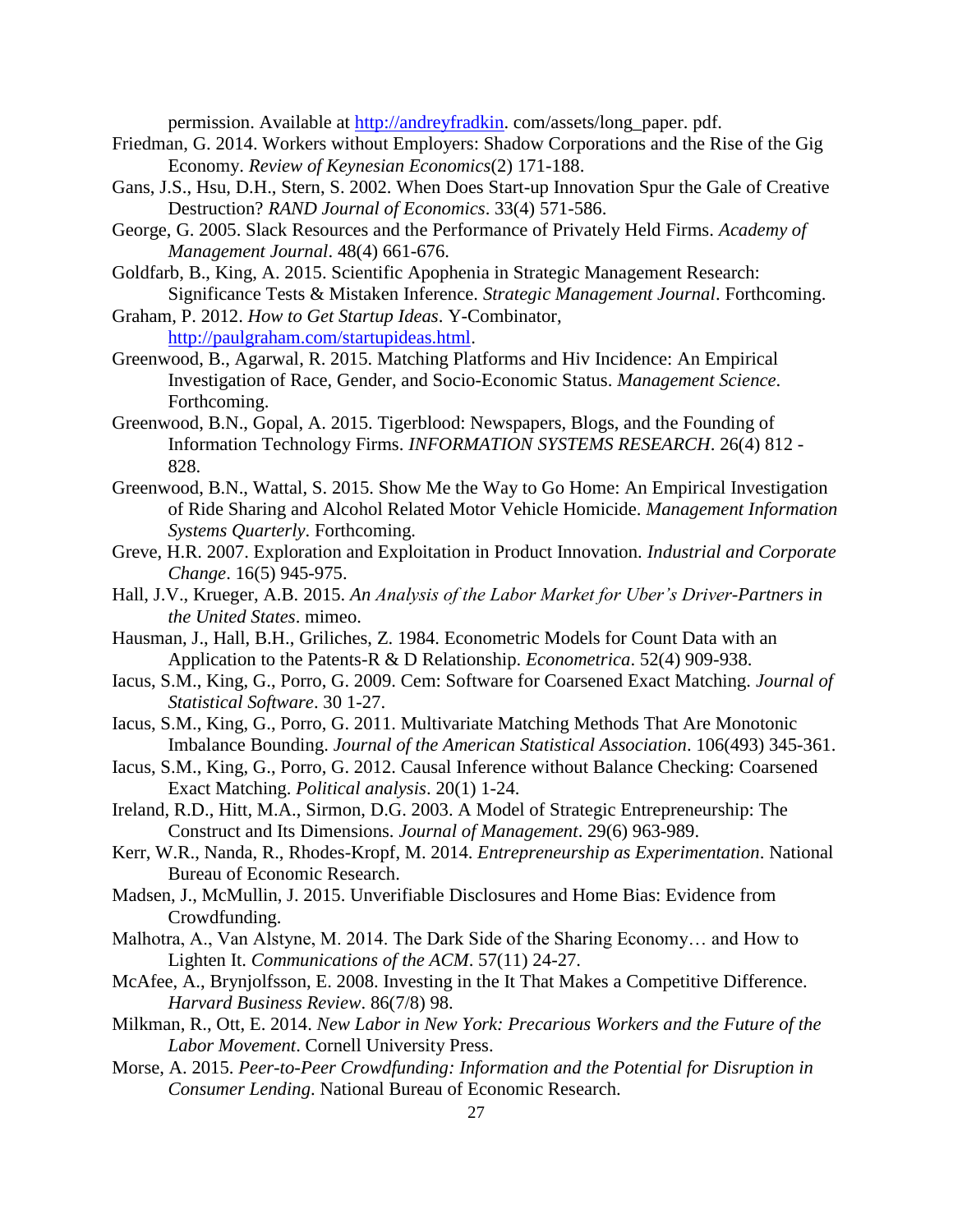- O'Hara, R.B., Kotze, D.J. 2010. Do Not Log‐Transform Count Data. *Methods in Ecology and Evolution*. 1(2) 118-122.
- Overby, E.M., Forman, C. 2014. The Effect of Electronic Commerce on Geographic Purchasing Patterns and Price Dispersion. *Forthcoming at Management Science*.
- Pang, M.-S., Tafti, A.R., Krishnan, M.S. 2014. Information Technology and Administrative Efficiency in Us State Governments-a Stochastic Frontier Approach. *MIS Quarterly*. 38(4) 1079-1101.
- Parker, C., Ramdas, K., Savva, N. 2016. Is It Enough? Evidence from a Natural Experiment in India's Agriculture Markets. *Management Science*.
- Parker, G.G., Van Alstyne, M.W. 2005. Two-Sided Network Effects: A Theory of Information Product Design. *Management Science*. 51(10) 1494-1504.
- Rhue, L. 2015. Who Gets Started on Kickstarter? Demographic Variations in Fundraising Success.
- Richtnér, A., Åhlström, P., Goffin, K. 2014. "Squeezing R&D": A Study of Organizational Slack and Knowledge Creation in Npd, Using the Seci Model. *Journal of Product Innovation Management*. 31(6) 1268-1290.
- Seamans, R., Zhu, F. 2013. Responses to Entry in Multi-Sided Markets: The Impact of Craigslist on Local Newspapers. *Management Science*. 60(2) 476-493.
- Shah, S.K., Tripsas, M. 2007. The Accidental Entrepreneur: The Emergent and Collective Process of User Entrepreneurship. *Strategic Entrepreneurship Journal*. 1(1‐2) 123-140.
- Shane, S. 2009. Why Encouraging More People to Become Entrepreneurs Is Bad Public Policy. *Small Business Economics*. 33(2) 141-149.
- Silva, J.S., Tenreyro, S. 2006. The Log of Gravity. *The Review of Economics and Statistics*. 88(4) 641-658.
- Silva, J.S., Tenreyro, S. 2011. Further Simulation Evidence on the Performance of the Poisson Pseudo-Maximum Likelihood Estimator. *Economics Letters*. 112(2) 220-222.
- Simcoe, T. 2007. Stata Code for Robust Standard Errors in the Fixed Effects Poisson, June 15, 2012
- Sørensen, J.B. 2007. Bureaucracy and Entrepreneurship: Workplace Effects on Entrepreneurial Entry. *Administrative Science Quarterly*. 52(3) 387-412.
- Sorenson, O., Stuart, T.E. 2001. Syndication Networks and the Spatial Distribution of Venture Capital Investments. *American Journal of Sociology*. 106(6) 1546-1588.
- Storey, D.J. 1991. The Birth of New Firms—Does Unemployment Matter? A Review of the Evidence. *Small Business Economics*. 3(3) 167-178.

Sundararajan, A. 2014. *Peer-to-Peer Businesses and the Sharing (Collaborative) Economy: Overview, Economic Effects and Regulatory Issues*. Available at: [http://smallbusiness.house.gov/uploadedfiles/1-15-](http://smallbusiness.house.gov/uploadedfiles/1-15-2014_revised_sundararajan_testimony.pdf) 2014 revised sundararajan testimony.pdf.

- Swarns, R. 2014. Freelancers in the 'Gig Economy'find a Mix of Freedom and Uncertainty. *New York Times* A14.
- Voss, G.B., Sirdeshmukh, D., Voss, Z.G. 2008. The Effects of Slack Resources and Environmentalthreat on Product Exploration and Exploitation. *Academy of Management Journal*. 51(1) 147-164.

Wooldridge, J. 1997. *Quasi-Likelihood Methods for Count Data*. Oxford: Blackwell.

Younkin, P., Kashkooli, K. 2013. *A Crowd or a Community? Comparing Three Explanations for the Decision to Donate to a Crowdfunding Project*.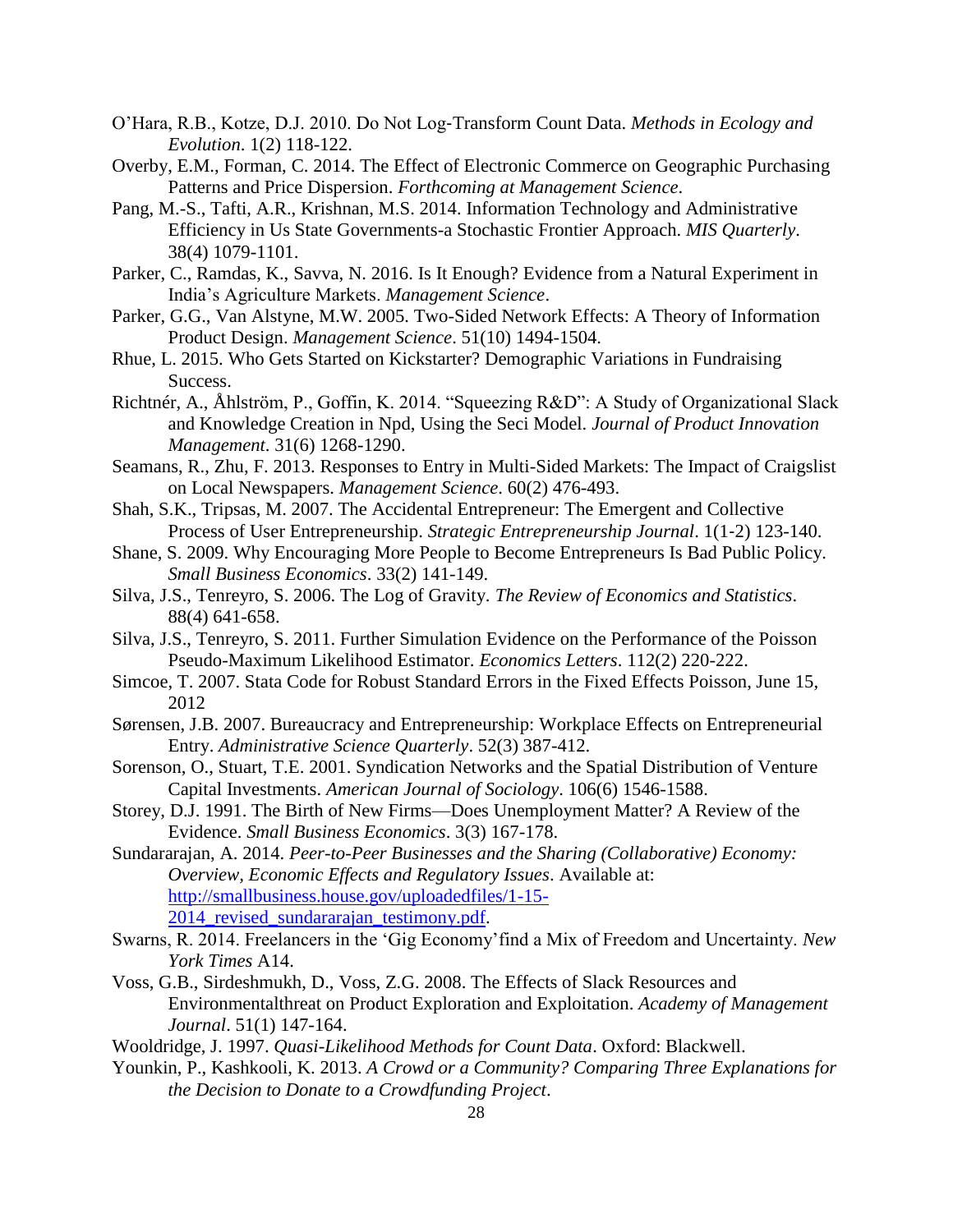- Younkin, P., Kashkooli, K. 2016. What Problems Does Crowdfunding Solve? *California Management Review*. 58(2) 20-43.
- Zervas, G., Proserpio, D., Byers, J. 2015. The Rise of the Sharing Economy: Estimating the Impact of Airbnb on the Hotel Industry. *Boston U. School of Management Research Paper*(2013-16).

| EA                 | Uber X     | PostMates  | EA                    | Uber X    | PostMates  |
|--------------------|------------|------------|-----------------------|-----------|------------|
| Boston, MA         | 6/1/2013   | 7/2/2014   | St. Louis, MO         | 10/9/2014 | 9/17/2015  |
| New York, NY       | 8/1/2013   | 5/30/2013  | Kansas City, MO       | 5/1/2014  | 9/17/2015  |
| Philadelphia, PA   | 10/15/2015 | 8/7/2014   | Des Moines, IA        | 9/1/2014  |            |
| Washington, DC     | 8/1/2013   | 12/10/2013 | Madison, WI           | 3/1/2014  |            |
| Richmond, VA       | 8/1/2014   |            | Minneapolis, MN       | 9/1/2013  | 5/14/2015  |
| Greensboro, NC     | 8/1/2014   |            | Omaha, NE             | 5/1/2014  |            |
| Raleigh-Durham, NC | 6/1/2014   | 9/17/2015  | North Platte, NE      | 8/1/2014  |            |
| Norfolk, VA        | 7/1/2014   | 8/3/2015   | Wichita, KS           | 8/1/2014  |            |
| Charlotte, NC      | 9/1/2013   | 5/14/2015  | Tulsa, OK             | 3/1/2014  |            |
| Charleston, SC     | 6/1/2014   |            | Oklahoma City, OK     | 9/1/2013  | 9/17/2015  |
| Jacksonville, FL   | 5/1/2014   |            | Dallas-Fort Worth, TX | 11/1/2013 | 2/3/2015   |
| Orlando, FL        | 6/1/2014   |            | Austin, TX            | 8/1/2014  | 1/5/2014   |
| Miami, FL          | 6/1/2014   | 9/17/2015  | Houston, TX           | 2/1/2014  | 2/3/2015   |
| Tampa, FL          | 4/1/2014   |            | Corpus Christi, TX    | 6/1/2014  |            |
| Atlanta, GA        | 10/1/2013  | 5/1/2015   | San Antonio, TX       | 3/1/2014  | 4/15/2015  |
| Knoxville, TN      | 8/1/2014   |            | Lubbock, TX           | 6/1/2014  |            |
| Lexington, KY      | 6/1/2014   |            | Denver, CO            | 10/1/2013 | 9/30/2014  |
| Cincinnati, OH     | 3/1/2014   |            | Spokane, WA           | 5/1/2014  |            |
| Dayton OH          | 8/1/2014   |            | Boise, ID             | 10/1/2014 |            |
| Columbus, OH       | 2/1/2014   | 9/17/2015  | Salt Lake City. UT    | 5/1/2014  |            |
| Pittsburgh, PA     | 2/1/2014   | 9/17/2015  | Las Vegas, NV         |           | 9/30/2014  |
| Cleveland OH       | 4/1/2014   |            | Flagstaff, AZ         | 9/1/2014  |            |
| Toledo, OH         | 6/1/2014   |            | Albuquerque, NM       | 5/28/2014 |            |
| Detroit, MI        | 10/1/2013  |            | El Paso, TX           | 6/1/2014  |            |
| Grand Rapids, MI   | 7/1/2014   |            | Phoenix, AZ           | 8/1/2013  | 3/12/2015  |
| Milwaukee, WI      | 3/1/2014   | 9/17/2015  | Tucson, AZ            | 2/1/2014  |            |
| Chicago, IL        | 4/1/2013   | 3/18/2014  | Los Angeles, CA       | 9/1/2013  | 5/15/2014  |
| Fort Wayne, IN     | 8/1/2014   |            | San Diego, CA         | 5/1/2013  | 9/12/2014  |
| Indianapolis, IN   | 9/1/2013   |            | Fresno, CA            | 2/1/2014  |            |
| Louisville, KY     | 4/1/2014   |            | San Francisco, CA     | 7/1/2012  | 12/15/2011 |
| Nashville, TN      | 12/1/2013  | 8/3/2015   | Sacramento, CA        | 11/1/2013 | 8/13/2015  |
| Memphis, TN        | 4/1/2014   |            | Eugene, OR            | 7/1/2014  |            |
| Birmingham, AL     | 8/1/2014   |            | Portland-Salem, OR    | 7/1/2014  | 3/12/2015  |
| Montgomery, AL     | 8/28/2014  |            | Seattle, WA           | 4/1/2013  | 3/6/2013   |
| New Orleans, LA    | 4/16/2015  |            | Anchorage, AK         | 9/16/2014 |            |
| Baton Rouge, LA    | 7/1/2014   |            | Honolulu, HI          | 6/1/2014  |            |

**Table 1: EAs Experiencing Uber X and Postmates Entry**

EA Names are shortened to the largest city in the EA in the interest of space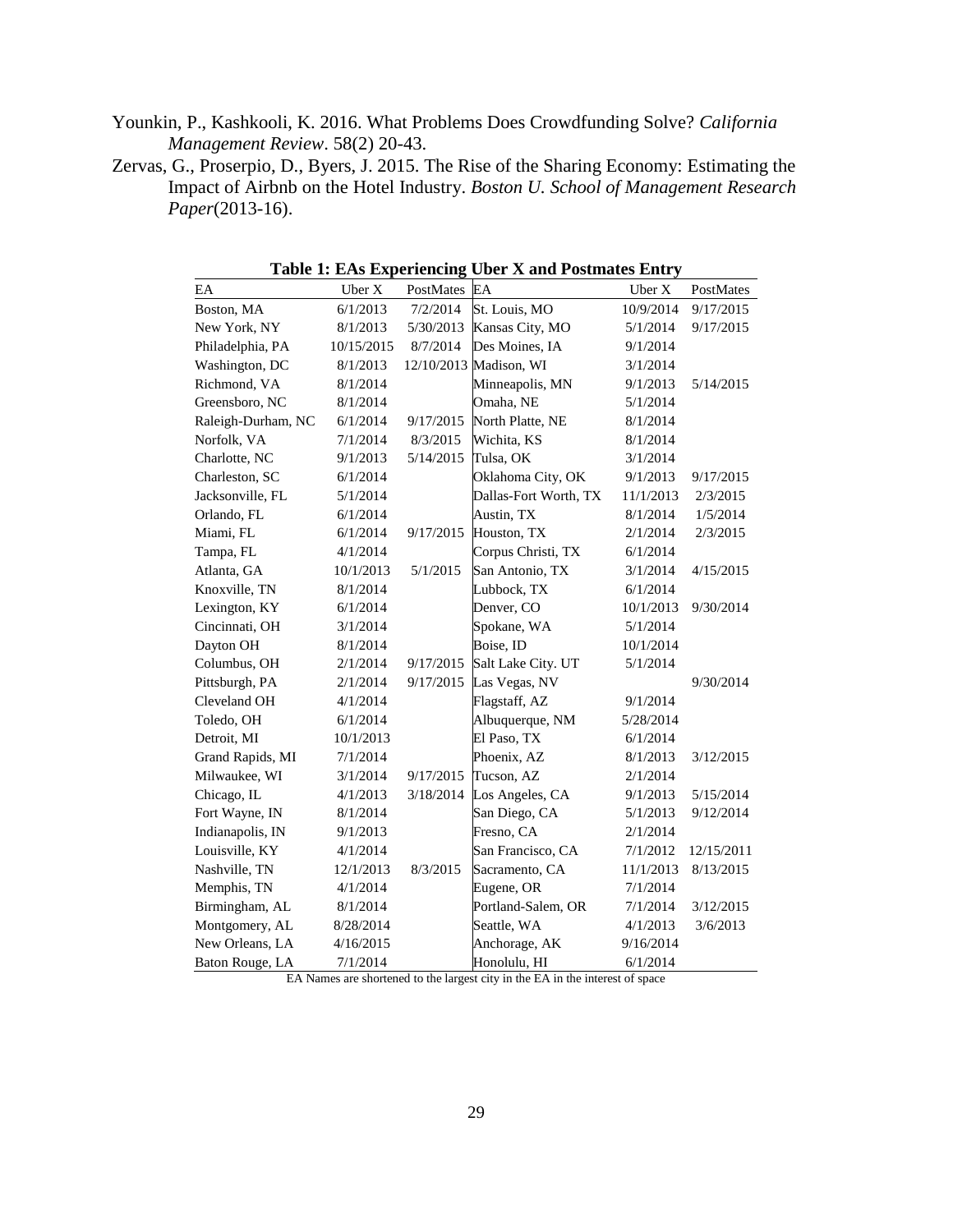| Table 2: Summary Statistics |            |            |        |        |        |        |        |        |        |
|-----------------------------|------------|------------|--------|--------|--------|--------|--------|--------|--------|
| Variable                    | Mean       | Std. Dev.  |        |        |        | 4      |        |        |        |
| 1Campaigns                  | 6.575695   | 28.1841    |        |        |        |        |        |        |        |
| 2Uber X                     | 0.0990917  | 0.2987953  | 0.4527 |        |        |        |        |        |        |
| 3Postmates                  | 0.0261492  | 0.1595843  | 0.5627 | 0.3593 |        |        |        |        |        |
| 4Employment                 | 643894.7   | 1089218    | 0.5732 | 0.27   | 0.346  |        |        |        |        |
| 5 Average Wage              | 687.3171   | 92.0522    | 0.3202 | 0.2535 | 0.2578 | 0.4116 |        |        |        |
| 6Quarterly Wage             | 7620000000 | 1.50E+10   | 0.5934 | 0.2902 | 0.4029 | 0.9897 | 0.4465 |        |        |
| 7Population                 | 3516222    | $2.36E+07$ | 0.2032 | 0.0086 | 0.0281 | 0.1341 | 0.1525 | 0.1296 |        |
| 8Dollars Pledged            | 57026.06   | 332493.2   | 0.6555 | 0.223  | 0.4188 | 0.532  | 0.2722 | 0.5519 | 0.1277 |

# **Table 2: Summary Statistics**

# **Table 3: Relative Time Model of the Effect of Uber X Entry on Kickstarter Campaign Launches**

|                                    | (1)            | (2)            | (3)         | (4)            |
|------------------------------------|----------------|----------------|-------------|----------------|
| DV                                 | ln(Campaigns)  | ln(Campaigns)  | Campaigns   | Campaigns      |
| $\overline{Rel}$ Time $(t-6)$      | $0.233***$     | $0.220***$     | $0.244***$  | $0.221***$     |
|                                    | (0.0764)       | (0.0502)       | (0.0581)    | (0.0550)       |
| Rel Time $(t-5)$                   | $-0.144$       | $-0.0956$      | $-0.0122$   | $-0.0409$      |
|                                    | (0.0953)       | (0.100)        | (0.0709)    | (0.0643)       |
| Rel Time $(t-4)$                   | $-0.0299$      | 0.0392         | $-0.0447$   | 0.00392        |
|                                    | (0.0488)       | (0.0476)       | (0.0520)    | (0.0579)       |
| Rel Time $(t-3)$                   | 0.0508         | 0.0349         | 0.0477      | 0.0147         |
|                                    | (0.0407)       | (0.0389)       | (0.0551)    | (0.0519)       |
| Rel Time $(t-2)$                   | 0.0154         | 0.00262        | 0.0522      | 0.0173         |
|                                    | (0.0344)       | (0.0333)       | (0.0376)    | (0.0414)       |
| Rel Time $(t-1)$                   |                | Omitted        |             |                |
| Rel Time $(10)$                    | 0.0354         | 0.00182        | 0.0394      | $-0.00524$     |
|                                    | (0.0363)       | (0.0345)       | (0.0302)    | (0.0263)       |
| Rel Time $(t+1)$                   | $0.0499*$      | $0.0633**$     | 0.0352      | $-0.00369$     |
|                                    | (0.0289)       | (0.0294)       | (0.0342)    | (0.0355)       |
| Rel Time $(t+2)$                   | 0.0466         | 0.0568         | 0.00376     | $-0.0358$      |
|                                    | (0.0378)       | (0.0362)       | (0.0432)    | (0.0489)       |
| Rel Time $(t+3)$                   | 0.0306         | 0.0210         | $-0.0257$   | $-0.0818$      |
|                                    | (0.0451)       | (0.0412)       | (0.0571)    | (0.0673)       |
| Rel Time $(t+4)$                   | $-0.0234$      | 0.00990        | $-0.143**$  | $-0.168***$    |
|                                    | (0.0449)       | (0.0441)       | (0.0581)    | (0.0648)       |
| Rel Time $(t+5)$                   | $-0.0314$      | $-0.0249$      | $-0.120*$   | $-0.150**$     |
|                                    | (0.0460)       | (0.0462)       | (0.0642)    | (0.0645)       |
| Rel Time $(t+6)$                   | $-0.0464$      | $-0.0128$      | $-0.196**$  | $-0.216**$     |
|                                    | (0.0590)       | (0.0657)       | (0.0764)    | (0.0860)       |
| Rel Time $(t+7)$                   | $-0.0938$      | $-0.0838$      | $-0.189**$  | $-0.222**$     |
|                                    | (0.0746)       | (0.0740)       | (0.0841)    | (0.0879)       |
| Rel Time $(t+8)$                   | $-0.160**$     | $-0.219***$    | $-0.315***$ | $-0.398***$    |
|                                    | (0.0648)       | (0.0641)       | (0.0773)    | (0.0787)       |
| Rel Time $(t+9)$                   | $-0.191***$    | $-0.0935$      | $-0.359***$ | $-0.330***$    |
|                                    | (0.0678)       | (0.0703)       | (0.0881)    | (0.0949)       |
| Rel Time $(t+10)$                  | $-0.356***$    | $-0.364***$    | $-0.408***$ | $-0.450***$    |
|                                    | (0.0782)       | (0.0784)       | (0.0965)    | (0.0990)       |
| <b>Economic Area Fixed Effects</b> | Yes            | Yes            | Yes         | Yes            |
| <b>Year Fixed Effects</b>          | Yes            | No             | Yes         | No             |
| <b>Seasonal Effects</b>            | Yes            | N <sub>o</sub> | Yes         | N <sub>o</sub> |
| <b>Ouarter Effects</b>             | N <sub>o</sub> | Yes            | No          | Yes            |
| N                                  | 3,612          | 3,612          | 3,612       | 3,612          |
| R-Squared                          | 0.154          | 0.171          |             |                |
| Number of Groups                   | 172            | 172            | 172         | 172            |

Dependent Variable ln(Campaigns) indicates the DV is the log (+1) of the number of Kickstarter Campaigns launched in *i t.* Dependent Variable Campaigns indicates the DV is the number of Kickstarter Campaigns launched in *i t.* Year fixed effects indicates a time fixed effect applied at the yearly level. Seasonal fixed effect indicates the application of an additional seasonal fixed effect at the quarter level. Quarter fixed effect indicates a fixed effect for the three month period of time the observation resides in. Rel Time t-x indicates the number of quarters prior to, or after, the implementation of Uber X is from the focal time period. Coefficients for relative time periods prior to t-5 are estimated but not included in the interest of space. Estimator is an OLS for Columns 1 and 2 and a PPML for Columns 3 and 4. Standard errors are clustered on the EA for Columns 1 and 2. All standard errors, in parentheses, are robust and clustered on the EA- \*\*\* p<0.01, \*\* p<0.05, \* p<0.1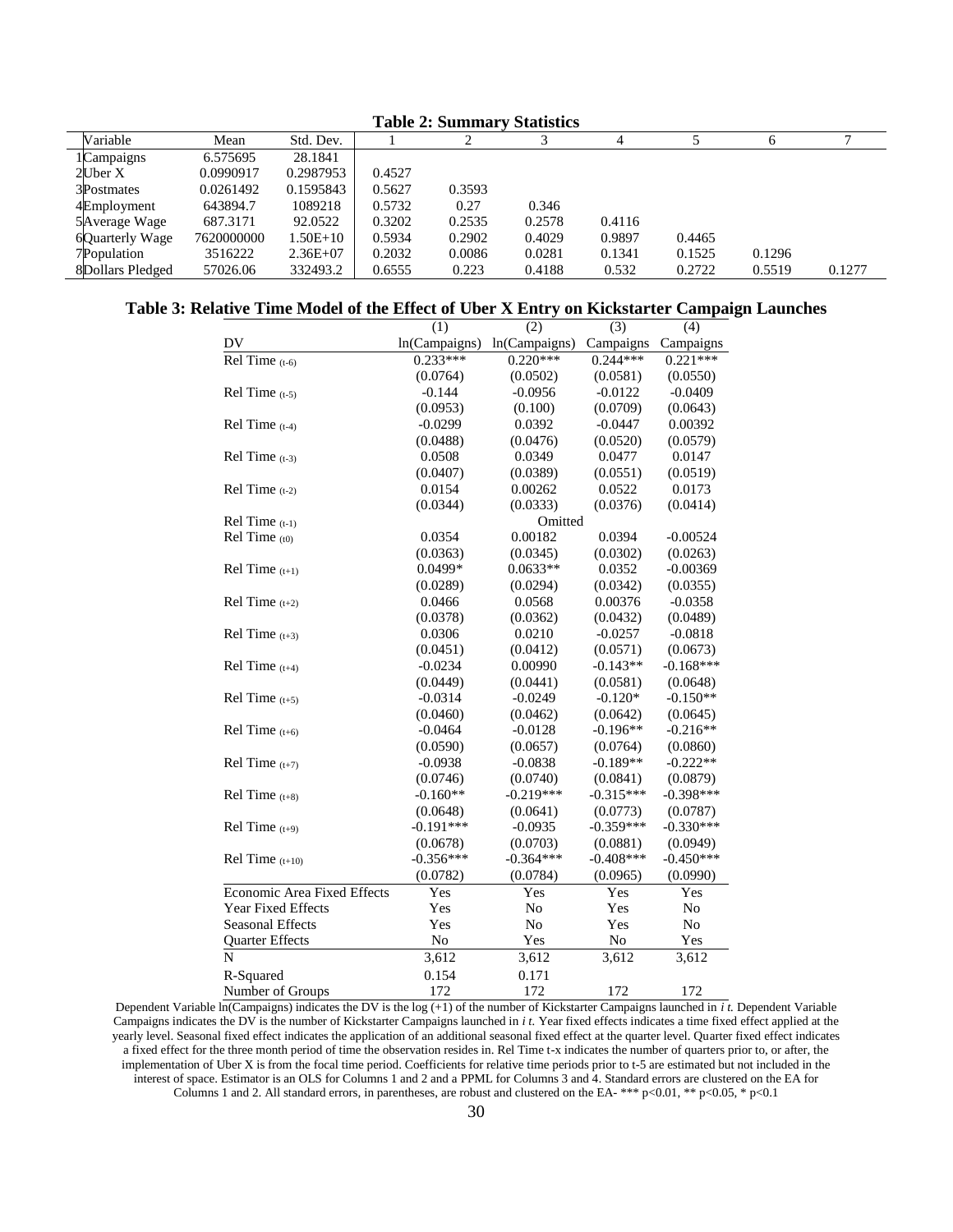# **Table 4: Relative Time Model of the Effect of Uber X Entry on Kickstarter Campaigns with Employment Controls**

|                            | (1)        | (2)         |  |
|----------------------------|------------|-------------|--|
| DV                         | Campaigns  | Campaigns   |  |
| Rel Time $(t-6)$           | $0.238***$ | $0.219***$  |  |
|                            | (0.0615)   | (0.0568)    |  |
| Rel Time $(t-5)$           | $-0.0233$  | $-0.0455$   |  |
|                            | (0.0685)   | (0.0644)    |  |
| $Rel$ Time $(t-4)$         | $-0.0543$  | $-0.000623$ |  |
|                            | (0.0529)   | (0.0592)    |  |
| $Rel Time_{(t-3)}$         | 0.0421     | 0.0128      |  |
|                            | (0.0567)   | (0.0528)    |  |
| Rel Time $(t-2)$           | 0.0498     | 0.0167      |  |
|                            | (0.0396)   | (0.0422)    |  |
| Rel Time $(t-1)$           |            | Omitted     |  |
| $Rel Time_{(t0)}$          | 0.0311     | $-0.00832$  |  |
|                            | (0.0308)   | (0.0283)    |  |
| Rel Time $(t+1)$           | 0.0249     | $-0.00759$  |  |
|                            | (0.0333)   | (0.0360)    |  |
| Rel Time $(t+2)$           | $-0.00505$ | $-0.0389$   |  |
|                            | (0.0446)   | (0.0501)    |  |
| Rel Time $(t+3)$           | $-0.0350$  | $-0.0849$   |  |
|                            | (0.0592)   | (0.0686)    |  |
| Rel Time $(t+4)$           | $-0.162**$ | $-0.175**$  |  |
|                            | (0.0654)   | (0.0707)    |  |
| Rel Time $(t+5)$           | $-0.150**$ | $-0.162**$  |  |
|                            | (0.0732)   | (0.0714)    |  |
| <b>Employment Controls</b> | Yes        | Yes         |  |
| <b>EA Fixed Effects</b>    | Yes        | Yes         |  |
| <b>Year Fixed Effects</b>  | Yes        | No          |  |
| <b>Seasonal Effects</b>    | Yes        | No          |  |
| <b>Ouarter Effects</b>     | No         | Yes         |  |
| N                          | 3,612      | 3,612       |  |
| Number of Groups           | 172        | 172         |  |

Dependent Variable Campaigns indicates the DV is the number of Kickstarter Campaigns launched in i t. Year fixed effects indicates a time fixed effect applied at the yearly level. Seasonal fixed effect indicates the application of an additional seasonal fixed effect at the quarter level. Quarter fixed effect indicates a fixed effect for the three month period of time the observation resides in. Rel Time t-x indicates the number of quarters prior to, or after, the implementation of Uber X is from the focal time period. Coefficients for relative time periods prior to t-5 are estimated but not included in the interest of space. Employment controls indicates the log of the number of employed people, average weekly wage, and total quarterly wages within the EA. Estimator is a PPML. Standard errors, in parentheses, are robust and clustered by EA – \*\*\* p<0.01, \*\* p<0.05, \* p<0.1

# **Table 5: Coarsened Exact Match Relative Time Model of the Effect of Uber X Entry on Kickstarter Campaigns**

|                           | (1)         | (2)                    |
|---------------------------|-------------|------------------------|
| DV                        | Campaigns   | Campaigns              |
| Rel Time $(t-6)$          | $0.199***$  | $\overline{0.231}$ *** |
|                           | (0.0752)    | (0.0839)               |
| Rel Time $(t-5)$          | $-0.0503$   | $-0.0386$              |
|                           | (0.0961)    | (0.106)                |
| $Rel Time (t-4)$          | $-0.0877$   | $-0.00782$             |
|                           | (0.0730)    | (0.0870)               |
| $Rel Time (t-3)$          | 0.110       | 0.0442                 |
|                           | (0.0753)    | (0.0775)               |
| $Rel Time (t-2)$          | 0.0118      | $-0.00894$             |
|                           | (0.0392)    | (0.0465)               |
| $Rel Time_{(t-1)}$        |             | Omitted                |
| Rel Time (t0)             | $-0.000814$ | $-0.0374$              |
|                           | (0.0298)    | (0.0294)               |
| Rel Time $(t+1)$          | $-0.000433$ | $-0.0482$              |
|                           | (0.0397)    | (0.0469)               |
| Rel Time $(t+2)$          | $-0.0113$   | $-0.0651$              |
|                           | (0.0406)    | (0.0505)               |
| Rel Time $(t+3)$          | $-0.0481$   | $-0.122*$              |
|                           | (0.0509)    | (0.0670)               |
| Rel Time $(t+4)$          | $-0.129**$  | $-0.192***$            |
|                           | (0.0547)    | (0.0632)               |
| Rel Time $(t+5)$          | $-0.139**$  | $-0.205***$            |
|                           | (0.0608)    | (0.0704)               |
| <b>EA Fixed Effects</b>   | Yes         | Yes                    |
| <b>Year Fixed Effects</b> | Yes         | No                     |
| <b>Seasonal Effects</b>   | Yes         | N <sub>o</sub>         |
| <b>Ouarter Effects</b>    | No          | Yes                    |
| N                         | 2,895       | 2,895                  |
| Number of Groups          | 170         | 170                    |

Dependent Variable Campaigns indicates the DV is the number of Kickstarter Campaigns launched in *i t*. Year fixed effects indicates a time fixed effect applied at the yearly level. Seasonal fixed effect indicates the application of an additional seasonal fixed effect at the quarter level. Quarter fixed effect indicates a fixed effect for the three month period of time the observation resides in. Rel Time t-x indicates the number of quarters prior to, or after, the implementation of Uber X is from the focal time period. Coefficients for relative time periods prior to t-6 and after t+5 are estimated but not included in the interest of space. Estimator is a PPML. Coarsened Exact Match is executed on population of the EA, average weekly wage, and time period. Robust standard errors, clustered by EA, in parentheses - \*\*\*  $p<0.01$ , \*\*  $p<0.05$ , \*  $p<0.1$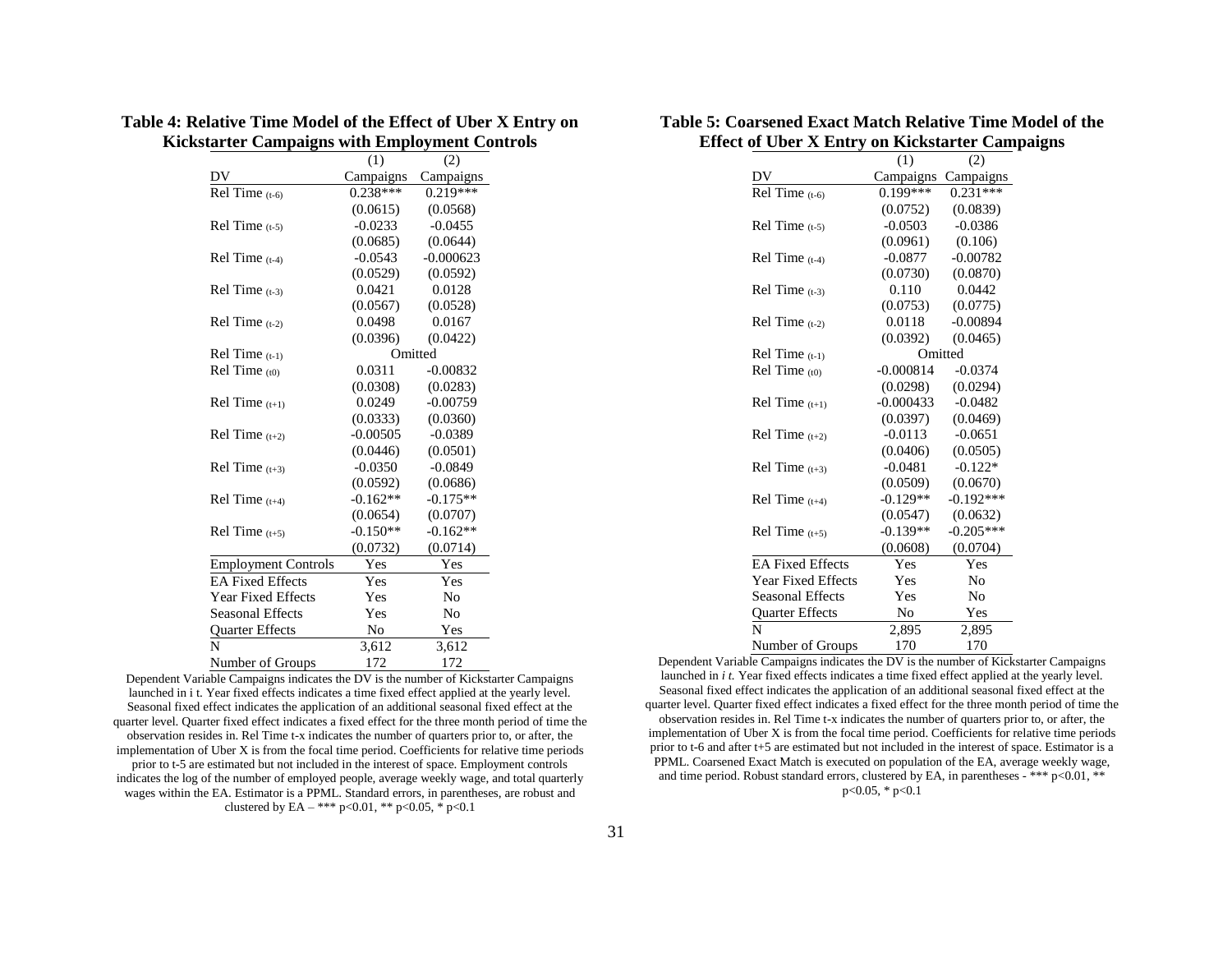| <b>Table 6: Random Implementation Test</b> |                      |                              |  |  |  |
|--------------------------------------------|----------------------|------------------------------|--|--|--|
|                                            | Campaigns with       |                              |  |  |  |
| Estimation                                 | Seasonal and Year    | Campaigns with               |  |  |  |
|                                            | <b>Fixed Effects</b> | <b>Ouarter Fixed Effects</b> |  |  |  |
| $\mu$ of Random $\beta$                    | $-0.00007$           | 0.00006                      |  |  |  |
| $\sigma$ Random $\beta$                    | 0.03482              | 0.03443                      |  |  |  |
| Estimated $\beta$ (Rel Time t-4)           | $-0.143$             | $-0.168$                     |  |  |  |
| Replications                               | 1000                 | 1000                         |  |  |  |
| Z-Score                                    | $-4.105291$          | $-4.881488$                  |  |  |  |
| P-Value                                    | p<0.001              | p<0.001                      |  |  |  |

Dependent Variable Campaigns indicates the DV is the number of Kickstarter Campaigns launched in *i t.*

#### **Table 7: Relative Time Model of the Effect of Postmates Entry on Kickstarter Campaigns**

| vii isichətai ici         |             | липратдия      |
|---------------------------|-------------|----------------|
|                           | (1)         | (2)            |
| DV                        | Campaigns   | Campaigns      |
| Rel Time $(t-6)$          | 0.0784      | 0.0795         |
|                           | (0.0637)    | (0.0545)       |
| Rel Time $(t-5)$          | 0.000571    | 0.00645        |
|                           | (0.0529)    | (0.0452)       |
| Rel Time $(t-4)$          | 0.0155      | 0.0459         |
|                           | (0.0364)    | (0.0362)       |
| Rel Time $(t-3)$          | 0.0311      | $0.0507*$      |
|                           | (0.0313)    | (0.0277)       |
| Rel Time $(t-2)$          | 0.0532      | $0.0618**$     |
|                           | (0.0366)    | (0.0248)       |
| $Rel Time_{(t-1)}$        |             | Omitted        |
| Rel Time $(t0)$           | $-0.0118$   | 0.00244        |
|                           | (0.0344)    | (0.0464)       |
| Rel Time $(t+1)$          | $-0.145***$ | $-0.125**$     |
|                           | (0.0411)    | (0.0567)       |
| Rel Time $(t+2)$          | $-0.0965$   | $-0.0937**$    |
|                           | (0.0636)    | (0.0399)       |
| Rel Time $(t+3)$          | $-0.171***$ | $-0.160***$    |
|                           | (0.0340)    | (0.0415)       |
| Rel Time $(t+4)$          | $-0.112***$ | $-0.0997**$    |
|                           | (0.0408)    | (0.0455)       |
| Rel Time $(t+5)$          | $-0.345***$ | $-0.385***$    |
|                           | (0.0706)    | (0.0724)       |
| <b>EA Fixed Effects</b>   | Yes         | Yes            |
| <b>Year Fixed Effects</b> | Yes         | N <sub>o</sub> |
| <b>Seasonal Effects</b>   | Yes         | N <sub>0</sub> |
| <b>Quarter Effects</b>    | No          | Yes            |
| N                         | 3,612       | 3,612          |
| Number of Groups          | 172         | 172            |

Dependent Variable Campaigns indicates the DV is the number of Kickstarter Campaigns launched in i t. Year fixed effects indicates a time fixed effect applied at the yearly level. Seasonal fixed effect indicates the application of an additional seasonal fixed effect at the quarter level. Quarter fixed effect indicates a fixed effect for the three month period of time the observation resides in. Rel Time t-x indicates the number of quarters prior to, or after, the implementation of Postmates is from the focal time period. Coefficients for relative time periods prior to t-6 and after t+5 are estimated but not included in the interest of space. Estimator is a PPML. Standard errors, in parentheses, are robust and clustered by EA – \*\*\* p<0.01, \*\* p<0.05, \* p<0.1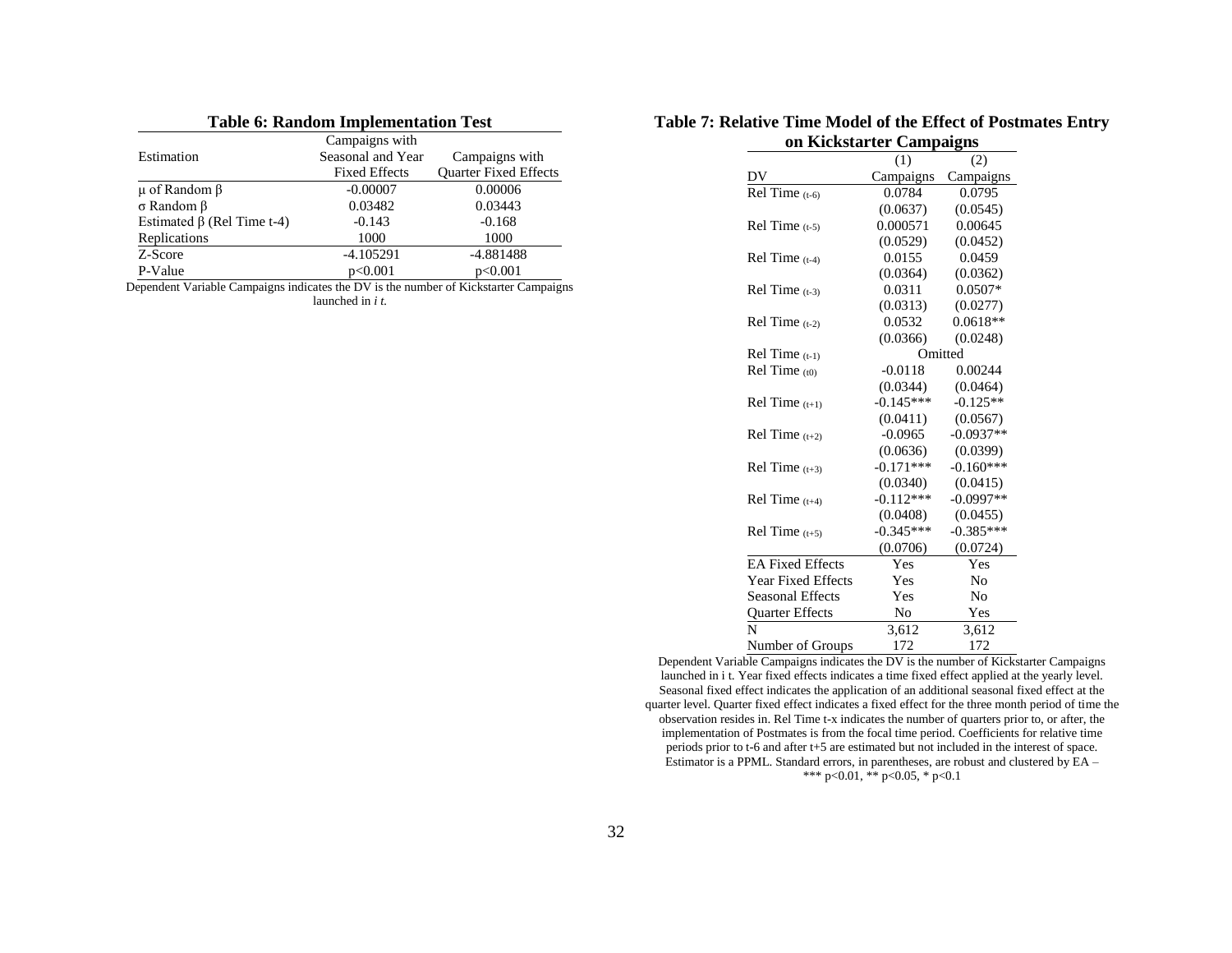|                           | (1)        | (2)            | (3)        | (4)                               | (5)        | (6)            | (7)         | (8)            |
|---------------------------|------------|----------------|------------|-----------------------------------|------------|----------------|-------------|----------------|
|                           | Unfunded   | Unfunded       |            | Partially Funded Partially Funded | Funded     | Funded         | Hyperfunded | Hyperfunded    |
| DV                        | Campaigns  | Campaigns      | Campaigns  | Campaigns                         | Campaigns  | Campaigns      | Campaigns   | Campaigns      |
| Rel Time $(t-6)$          | 0.00465    | $-0.0334$      | $0.280***$ | $0.251***$                        | 0.133      | 0.125          | 0.0923      | 0.0915         |
|                           | (0.220)    | (0.238)        | (0.0993)   | (0.0889)                          | (0.0913)   | (0.0937)       | (0.193)     | (0.195)        |
| $Rel Time_{(t-5)}$        | $-0.0118$  | $-0.0523$      | $-0.0189$  | $-0.0552$                         | $-0.151$   | $-0.162$       | 0.360       | 0.356          |
|                           | (0.173)    | (0.152)        | (0.0700)   | (0.0708)                          | (0.144)    | (0.139)        | (0.222)     | (0.229)        |
| Rel Time $(t-4)$          | $-0.188$   | $-0.0842$      | $-0.0635$  | $-0.00501$                        | $-0.0262$  | $-0.00963$     | 0.132       | 0.151          |
|                           | (0.118)    | (0.117)        | (0.0569)   | (0.0626)                          | (0.0721)   | (0.0749)       | (0.132)     | (0.133)        |
| Rel Time $(t-3)$          | 0.0168     | $-0.0535$      | 0.0581     | 0.0166                            | $-0.00352$ | $-0.0139$      | 0.183       | 0.176          |
|                           | (0.126)    | (0.112)        | (0.0657)   | (0.0619)                          | (0.0548)   | (0.0540)       | (0.137)     | (0.138)        |
| $Rel Time$ (t-2)          | 0.0744     | $-0.00241$     | $0.115***$ | 0.0671                            | $-0.0493$  | $-0.0577$      | $-0.0314$   | $-0.0436$      |
|                           | (0.100)    | (0.0907)       | (0.0440)   | (0.0481)                          | (0.0627)   | (0.0639)       | (0.105)     | (0.108)        |
| $Rel Time$ (t-1)          |            |                |            | Omitted                           |            |                |             |                |
| $Rel Time_{(t0)}$         | 0.0580     | $-0.0381$      | $0.0819**$ | 0.0215                            | $-0.0411$  | $-0.0531$      | $-0.0718$   | $-0.0846$      |
|                           | (0.0855)   | (0.0671)       | (0.0342)   | (0.0318)                          | (0.0397)   | (0.0367)       | (0.0628)    | (0.0666)       |
| Rel Time $(t+1)$          | 0.0743     | $-0.00370$     | 0.0574     | 0.00987                           | $-0.0343$  | $-0.0478$      | 0.0310      | 0.0192         |
|                           | (0.0866)   | (0.0773)       | (0.0461)   | (0.0460)                          | (0.0395)   | (0.0410)       | (0.0853)    | (0.0889)       |
| Rel Time $(t+2)$          | $-0.0296$  | $-0.106$       | 0.0262     | $-0.0209$                         | $-0.0191$  | $-0.0336$      | $-0.0996$   | $-0.112$       |
|                           | (0.0849)   | (0.0879)       | (0.0482)   | (0.0548)                          | (0.0512)   | (0.0527)       | (0.106)     | (0.108)        |
| Rel Time $(t+3)$          | $-0.0999$  | $-0.204*$      | $-0.00556$ | $-0.0738$                         | $-0.0448$  | $-0.0644$      | $-0.0535$   | $-0.0708$      |
|                           | (0.104)    | (0.114)        | (0.0677)   | (0.0799)                          | (0.0574)   | (0.0588)       | (0.120)     | (0.125)        |
| Rel Time $(t+4)$          | $-0.261**$ | $-0.315**$     | $-0.112$   | $-0.141*$                         | $-0.110*$  | $-0.118*$      | $-0.0455$   | $-0.0515$      |
|                           | (0.126)    | (0.139)        | (0.0687)   | (0.0753)                          | (0.0639)   | (0.0659)       | (0.145)     | (0.145)        |
| Rel Time $(t+5)$          | $-0.251*$  | $-0.314**$     | $-0.0664$  | $-0.105$                          | $-0.0958$  | $-0.104$       | $-0.0695$   | $-0.0804$      |
|                           | (0.142)    | (0.143)        | (0.0727)   | (0.0762)                          | (0.0718)   | (0.0720)       | (0.177)     | (0.178)        |
| <b>EA Fixed Effects</b>   | Yes        | Yes            | Yes        | Yes                               | Yes        | Yes            | Yes         | Yes            |
| <b>Year Fixed Effects</b> | Yes        | N <sub>o</sub> | Yes        | No                                | Yes        | No             | Yes         | No             |
| <b>Seasonal Effects</b>   | Yes        | N <sub>0</sub> | Yes        | N <sub>0</sub>                    | Yes        | N <sub>0</sub> | Yes         | N <sub>0</sub> |
| <b>Ouarter Effects</b>    | No         | Yes            | No         | Yes                               | No         | Yes            | No          | Yes            |
| N                         | 3,444      | 3,444          | 3,612      | 3,612                             | 3,549      | 3,549          | 3,171       | 3,171          |
| Number of Groups          | 164        | 164            | 172        | 172                               | 169        | 169            | 151         | 151            |

**Table 8: Relative Time Model of the Effect of Uber X Entry on Kickstarter Campaigns By Campaign Success**

Dependent Variable definitions related to the number of Kickstarter Campaigns launched in i t. Unfunded Campaigns indicates zero funding received. Partially Funded Campaigns indicate less that 100% funding received. Funded Campaigns indicate funding goal was met. Hyperfunded Campaigns indicate 200% of funding goal reached. Year fixed effects indicates a time fixed effect applied at the yearly level. Seasonal fixed effect indicates the application of an additional seasonal fixed effect at the quarter level. Quarter fixed effect indicates a fixed effect for the three month period of time the observation resides in. Rel Time t-x indicates the number of quarters prior to, or after, the implementation of Uber is from the focal time period. Coefficients for relative time periods prior to t-6 and after

t+5 are estimated but not included in the interest of space. Estimator is a PPML. Standard errors, in parentheses, are robust and clustered by EA –

\*\*\* p<0.01, \*\* p<0.05, \* p<0.1